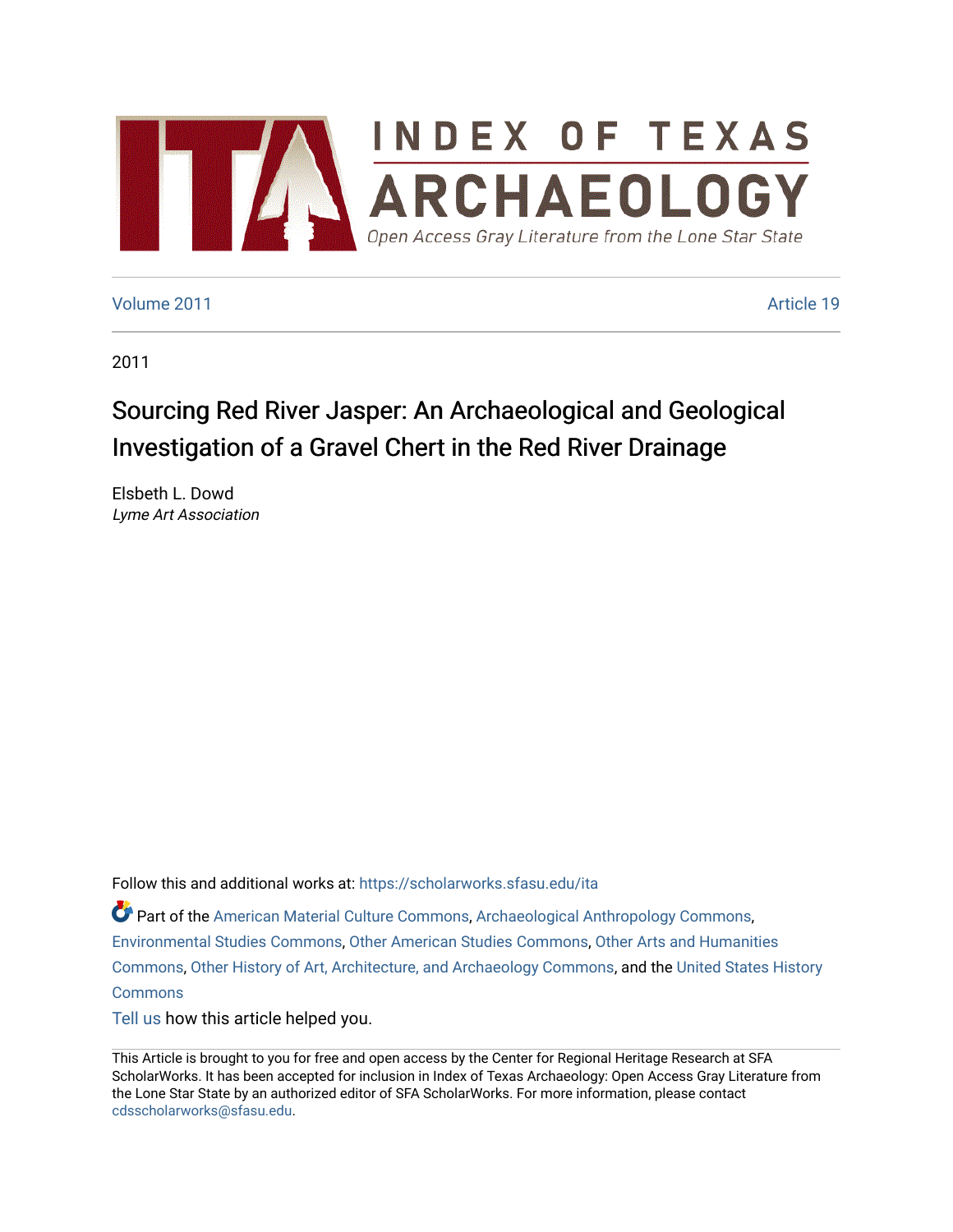# Sourcing Red River Jasper: An Archaeological and Geological Investigation of a Gravel Chert in the Red River Drainage

# Creative Commons License



This work is licensed under a [Creative Commons Attribution 4.0 International License.](https://creativecommons.org/licenses/by/4.0/)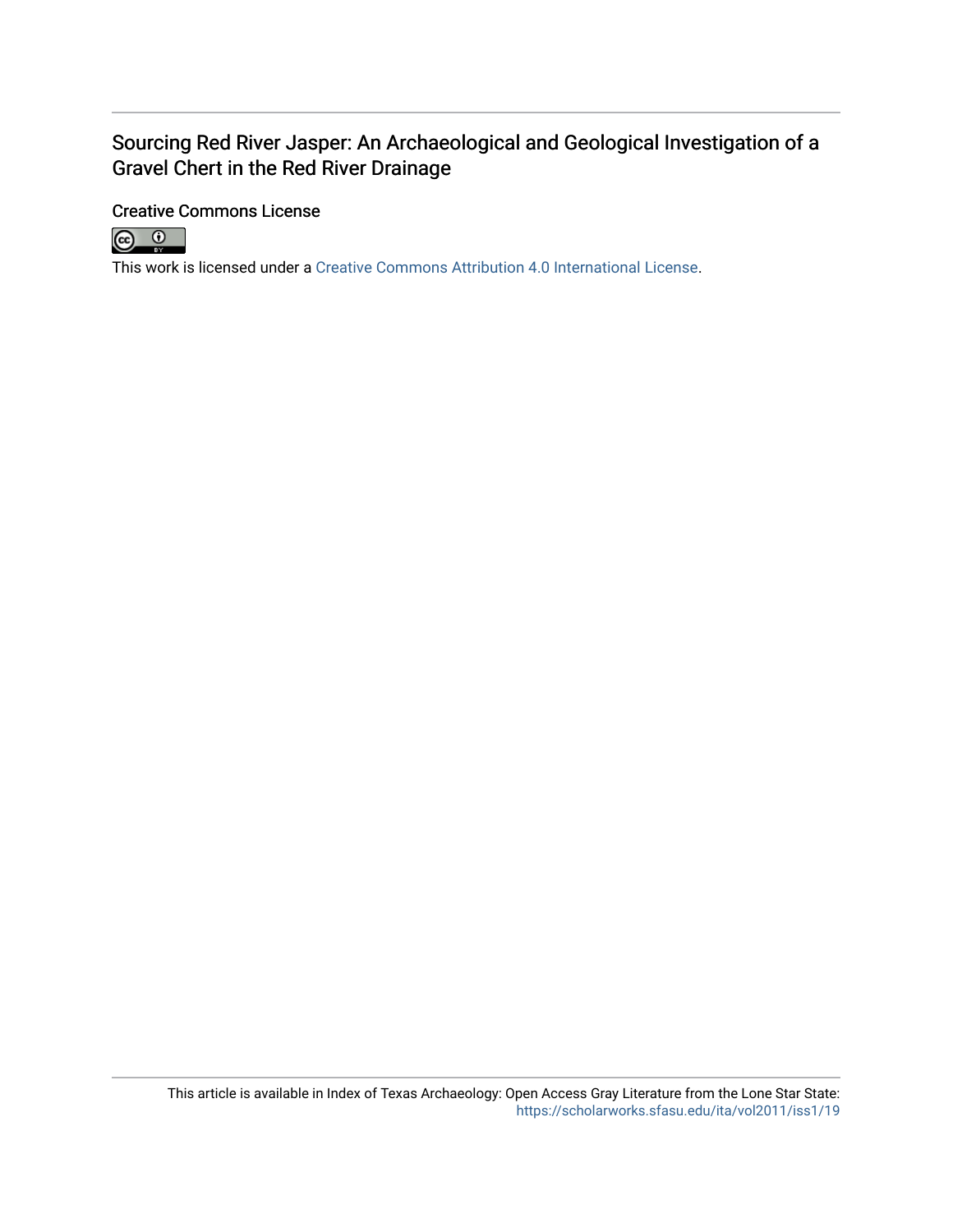# **SOURCING RED RIVER JASPER:** AN ARCHAEOLOGICAL AND GEOLOGICAL INVESTIGATION OF A **GRAVEL CHERT IN THE RED RIVER DRAINAGE**

# *Elsbeth Linn Dowd*

#### **Abstract**

Red River Jasper, a lithic material found in the Red River drainage, is an understudied chert that was widely used by prehistoric populations in this region from the Archaic to late prehistoric (Caddo) periods. Despite its common occurrence at sites along the Red River, this tabular chert has received little attention compared to other raw materials on the eastern margin of the Southern Plains. Although the material is macroscopically diverse, ranging in color from brown to yellow to red, microscopic analysis indicates that the material is relatively homogeneous and likely came from a limited set of sources. The archaeological distribution of Red River Jasper, geological evidence, and a stream survey of gravels demonstrate that the primary bedrock source was located in the Johns Valley Formation of the Ouachita Mountains and was carried downstream by the Kiamichi River into the Red River.

#### **Introduction**

Archaeologists have long recognized that a lithic material known as Red River Jasper was widely used by populations living along the Red River drainage in Oklahoma, Arkansas, Texas, and Louisiana. Various people manufactured lithic tools from Red River Jasper as early as San Patrice times (10,400 to 9,000 B.P.) (Jennings 2006) through the late prehistoric period (Figure 1). This tan to reddish brown chert occurs naturally as tabular pebbles in the gravels of the river. Archaeologists have commonly characterized this material as a local chert that was acquired opportunistically from gravel bars along the Red River. The material is more widespread archaeologically, though, occurring frequently at sites along the Little and Kiamichi Rivers that drain the Ouachita Mountains in Oklahoma. This paper examines the character and distribution of Red River Jasper in order to understand where it originates and how its natural range corresponds to its archaeological distribution. Although the archaeological implications regarding the origins of stream-deposited gravel are less profound than those for a quarried material, defining the natural range of any lithic material allows archaeologists to address the processes surrounding procurement, mobility, and trade, which are essential for understanding the technological, social, and cultural practices of prehistoric groups.

This paper begins with a description of the material and the parameters of its variation, both macroscopic and microscopic. Despite variability in color, a microscopic examination of structure and mineralogy through electron microprobe analysis indicates that Red River Jasper is a relatively homogenous material that may have come from a restricted set of sources. Next, the archaeological and natural distributions of the material are examined through artifact analysis and a survey of stream gravels along the Kiamichi River (Figure 2). Based on those distributions, several localities that cross-cut the John's Valley formation in the Ouachita Mountains are identified as potential sources for Red River Jasper.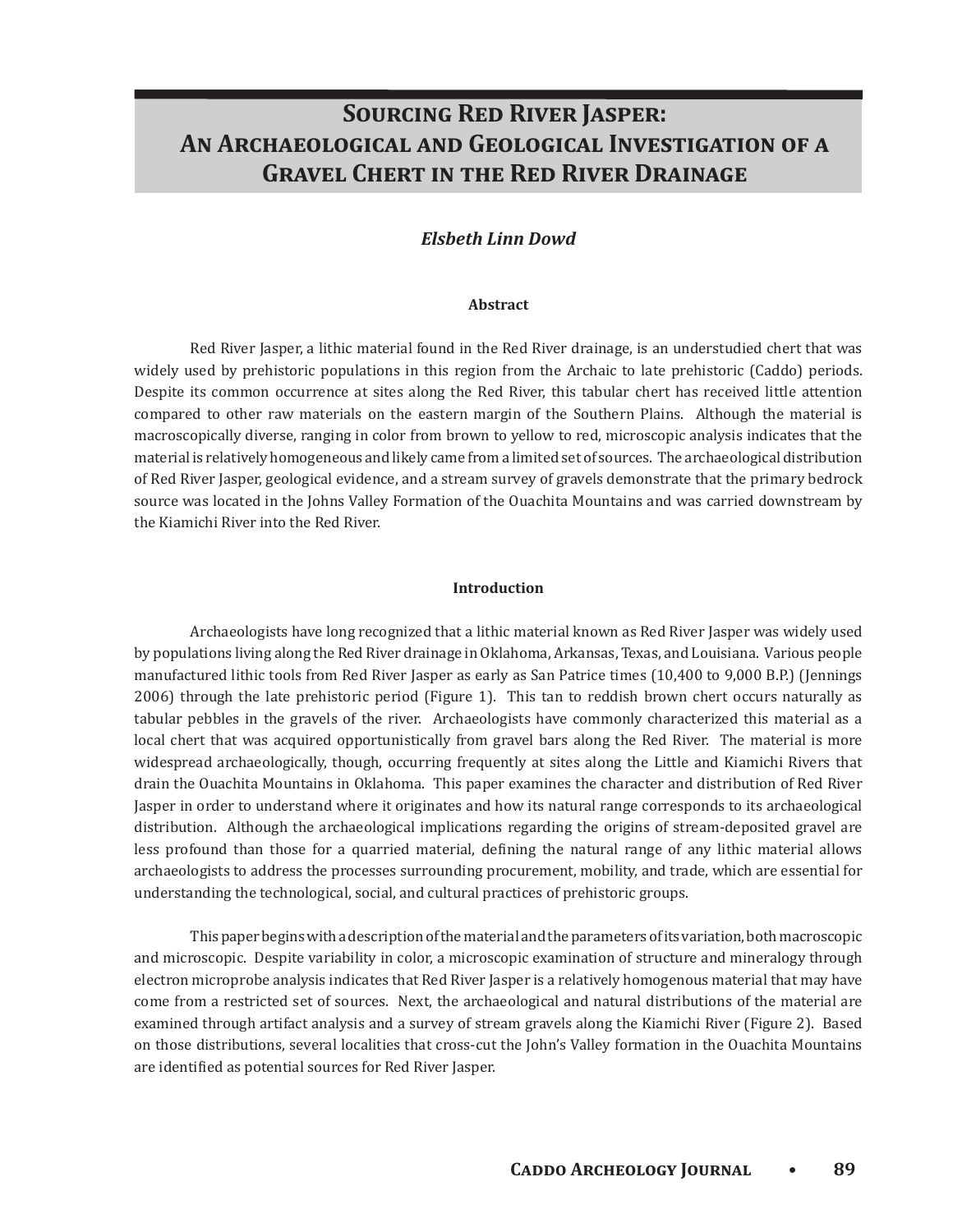

Figure 1. Red River Jasper artifacts from the A.W. Davis site (34MC6) in McCurtain County, Oklahoma.



# Figure 2. Sites and localities discussed in paper.

- $(1)$  James site, 34BR11;
	- $(2-13)$  34AT105 34AT117;
	- (14) Montgomery site, 34CH70;
	- (15) Mahaffey site, 34CH1;
	- (16) Natural Lake site, 34PU71;
	- (17) Blessingame site, 34PU74;
	- (18) Arrowhead Hill site, 34PU105;
	- (19) Buffalo Bend site, 34PU111;
	- (20) Bell site, 34MC76;
	- (21) A.W. Davis site, 34MC6;
- (22) Pine Creek Mound Group site, 34MC146;
	- (23) Bill Hughes site, 34MC21;
	- (24) Biggham Creek site, 34MC105;
	- (25) Willow Chute Bayou locality, Bossier Parish, LA;
	- (26) John Pearce site, 16CD56;
	- (27) Wolfshead site, 41SA117.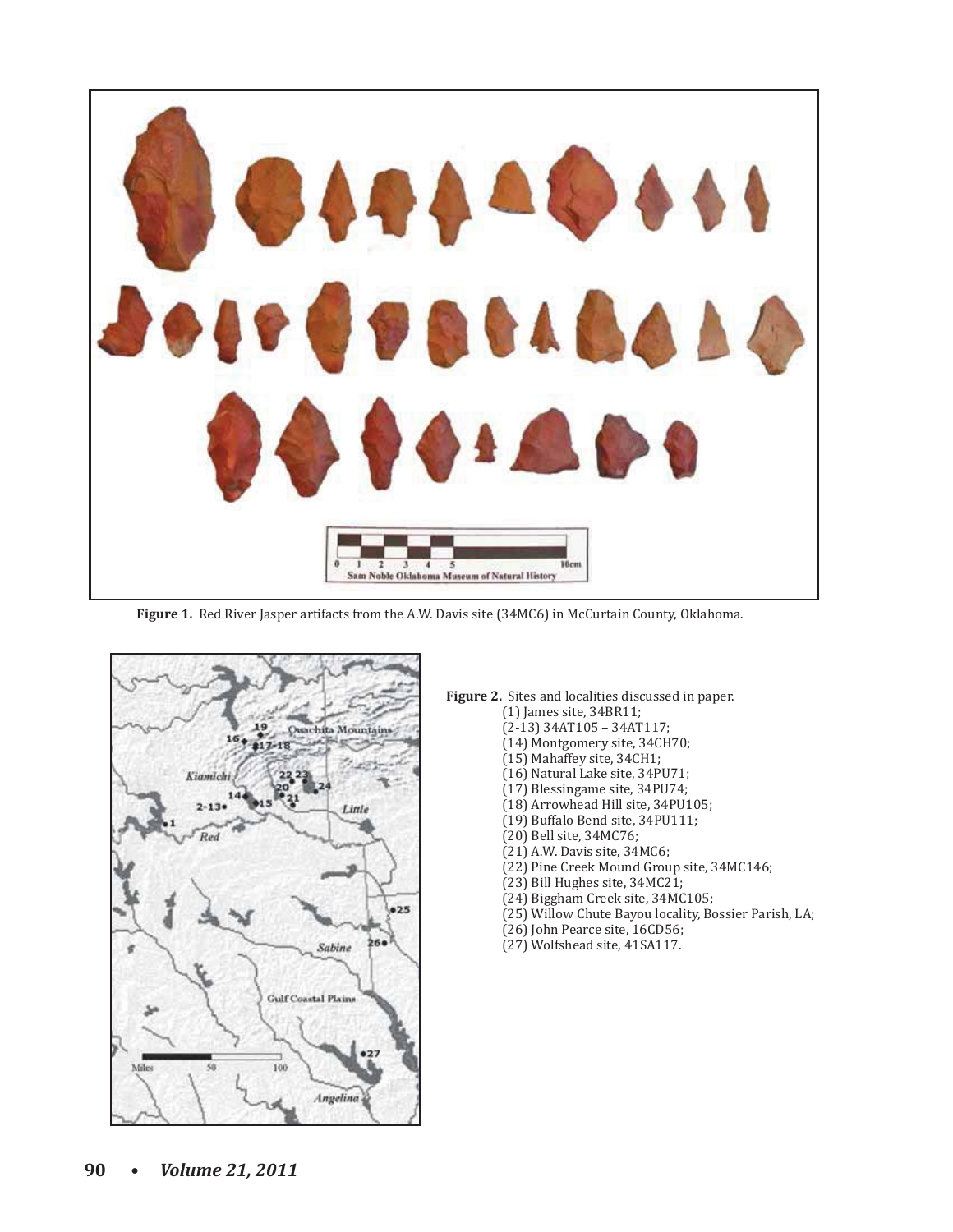#### **Material Analysis: Macroscopic Variation, Microscopic Homogeneity**

## *Macroscopic Description*

While Red River Jasper is easily recognizable in its classic form, it encompasses a relatively large amount of macroscopic variation, particularly in color (Figure 3). As defined by Leudtke (1992:151), jasper is "a variety of chert containing iron oxide impurities that generally result in a characteristic gold, brown, or red color." The Glossary of Geology published by the American Geological Institute concords with that definition, but adds that while jasper is "characteristically red ... yellow, green, grayish-blue, brown, and black cherts have also been called jasper" (Bates and Jackson 1980:2). Most commonly the cortex of Red River Jasper can be described as brown to strong brown (7.5YR5/4 to 7.5YR5/6), but it also occurs in other shades including light brown (7.5YR6/4), yellowish brown (10YR5/4), reddish yellow (7.5YR6/8), weak red (10R4/3), dusky red (10R3/3), and pink (7.5YR8/4). Likewise, the interior is most regularly brown to strong brown, but also occurs in the above-mentioned shades. The interior frequently displays a combination of these colors, with a banded, mottled, or transitional structure. Often the material grades from yellowish brown in the middle to red near the cortex, although in some instances the opposite pattern occurs. In certain cases, particularly in the upper reaches of the Kiamichi, the interior includes shades of gray and light olive brown (2.5YR5/3). Here, these darker shades usually are located in the interior of the material and grade to red or yellowish brown near the cortex. These patterns will be discussed later in relation to the formation of this material and subsequent chemical weathering.



Figure 3. Transitional zones of gray and yellowish brown present within Red River Jasper artifacts from the Arrowhead Hill site (34PU105) along the upper Kiamichi River, Pushmataha County, Oklahoma.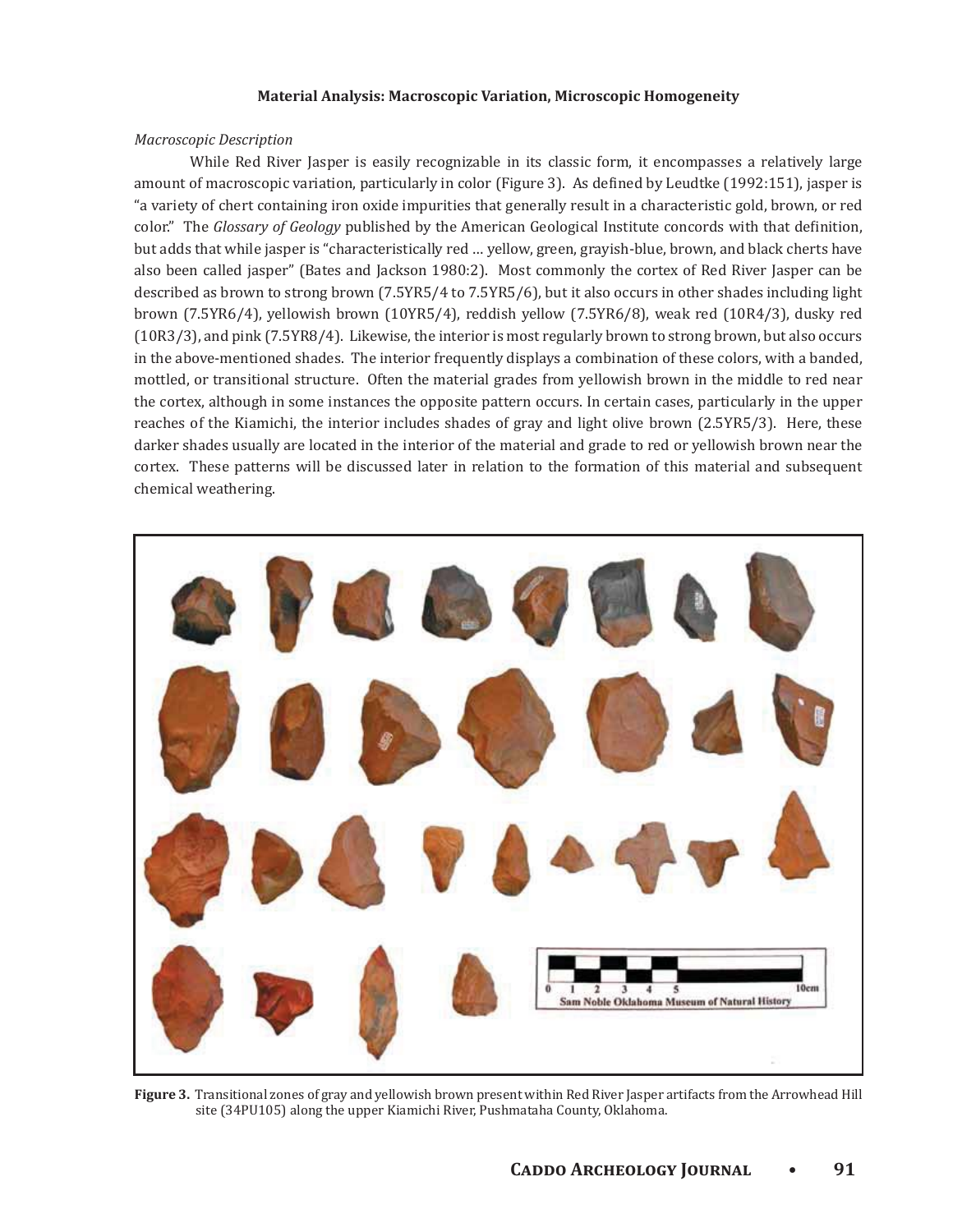All Red River Jasper has a smooth water-worn cortex, evidence of alluvial transport (Figure 4). The interior has a fine texture. The material is generally dull, but some fine-grained pieces are lustrous. It is not translucent. It commonly contains mineral inclusions that appear as white or dark brown specks.



Figure 4. Two Red River Jasper cores, illustrating stream-rolled cortex, from sites 34CH70 and 34PU74 respectively in Choctaw and Pushmataha counties, Oklahoma.

The average dimensions of Red River Jasper gravels can be estimated from the measurement of cores, which are artifacts that have had flakes removed but are at a very early stage in the reduction sequence. Measurements of maximum length and maximum thickness for Red River Jasper cores were taken from a sample of 77 cores from seven sites along the Kiamichi and Little River drainages (Table 1). Measurements of maximum length form a normal distribution, with a mean of 5.64 cm, whereas measurements of maximum thickness are positively skewed, with a mean of 1.97 cm (Figures 3 and 4). The positive skew indicates that most cores are relatively thin. Overall, these dimensions demonstrate the small size of the initial gravels that the knappers had to work with. This should be kept in mind when considering the final size and degree of cortex on the finished tools.

The shape of these cores was determined by dividing the maximum length of each core by its maximum thickness. This ratio indicates whether a core is more round (closer to a 1:1 ratio) or more tabular (greater than a 1:1 ratio). The distribution of the ratios for this sample of cores is positively skewed, with a mean of 3.13 cm (Figure 5). The positive skew indicates that most of the cores are relatively tabular and that some are very tabular. Using small, tabular cobbles, a knapper most likely would have reduced the cobble directly to make a tool, rather than working a flake blank. This size and proportion also explain why a number of tools made from this material retain some cortex (Figure 6 and Table 2).

| <b>Measurement</b> | Range (cm)    | Mean $(cm)$ | <b>Standard Deviation</b> |  |
|--------------------|---------------|-------------|---------------------------|--|
| Maximum Length     | $2.69 - 8.71$ | 5.64        | 1.22                      |  |
| Maximum Thickness  | $0.82 - 4.31$ | 1.97        | 0.66                      |  |
| Length: Thickness  | $1.22 - 6.62$ | 3.13        | 1.14                      |  |

| Table 1. Dimensions of Red River Jasper cores (n=77) from study sites. |  |
|------------------------------------------------------------------------|--|
|                                                                        |  |

| Table 2. Number and percent of artifacts with cortex, grouped by reduction stage, from all |  |
|--------------------------------------------------------------------------------------------|--|
| Red River Jasper assemblages.                                                              |  |

| <b>Reduction Stage</b> | n Total | n with Cortex | % with Cortex |  |
|------------------------|---------|---------------|---------------|--|
| Core                   | 77      |               | 100           |  |
| Early Stage Biface     | 18      | 18            | 100           |  |
| Late Stage Biface      | 44      |               | 41            |  |
| Preform                |         | 12            | 29            |  |
| <b>Finished Tool</b>   | 90      |               |               |  |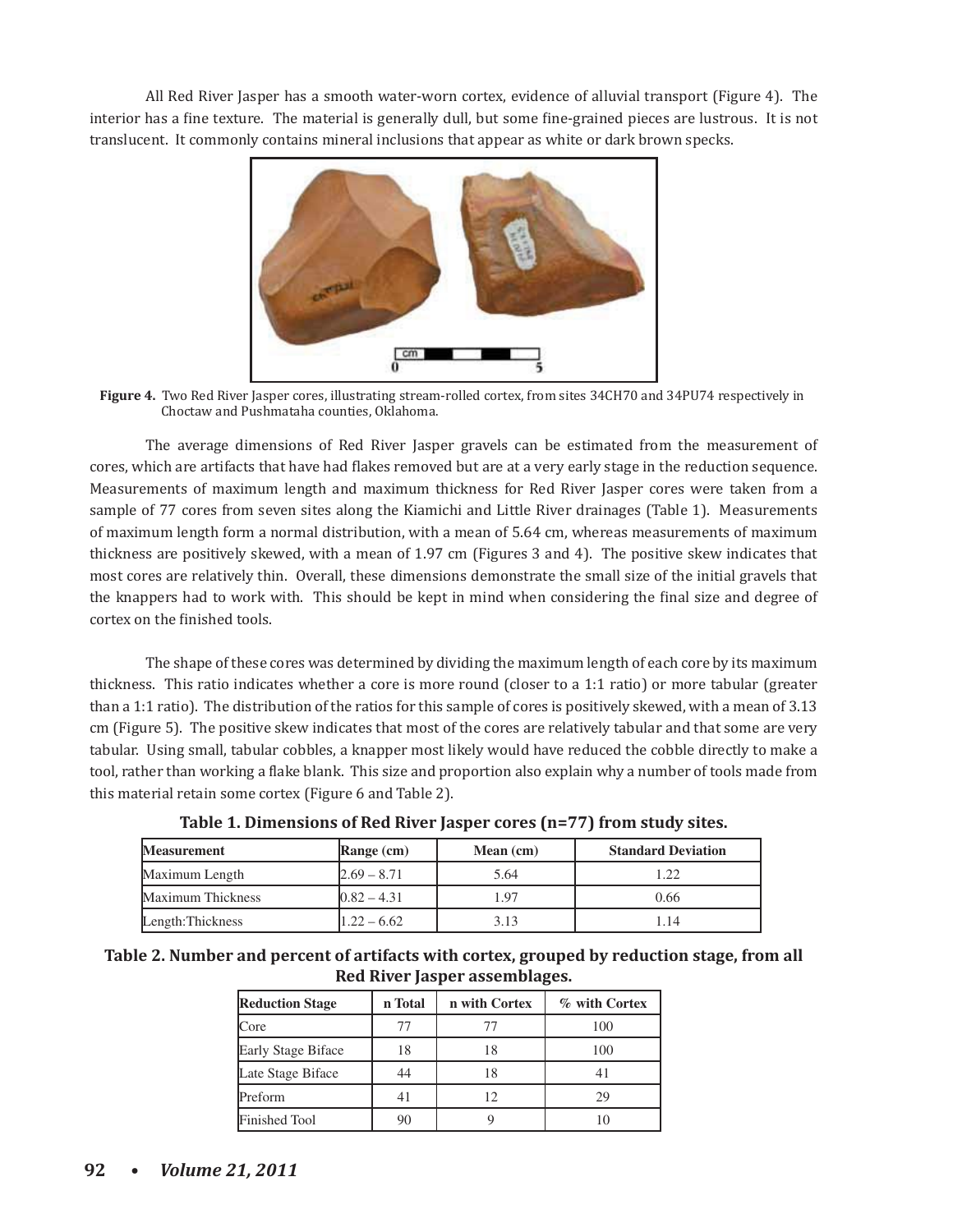

**Figure 5.** Shape of Red River Jasper cores (n=77) from study sites, based on ratio of maximum length to maximum thickness. The higher the ratio, the more tabular the core (and likely the more tabular the original cobble). Most of these cores are tabular; they are at least 2-4 times longer than they are thick.



Figure 6. Within each assemblage of Red River Jasper, artifacts were classified by reduction stage as debitage, cores, early stage bifaces, late stage bifaces, performs, or tools. This graph shows the total percentage of artifacts with cortex within each reduction stage. As expected, flint-knappers removed more cortex as they reduced the material. A number of finished tools, however, still have cortex on them, because it was sometimes difficult to remove all cortex from the small tabular cores. The size and shape of the cores also helps explain the red tips and ears on some points.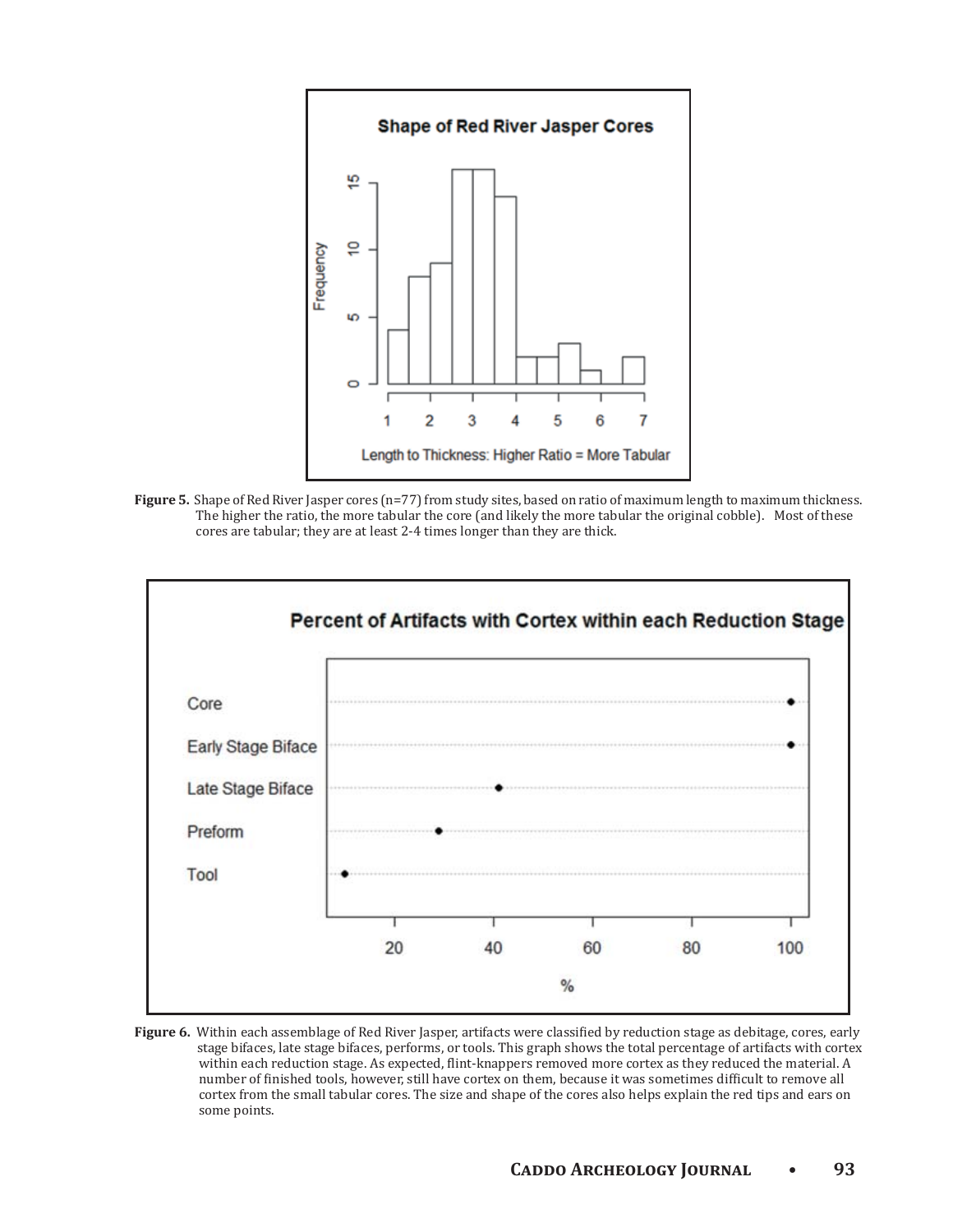The small size and tabular shape of the cobbles additionally accounts for a particular pattern of color variation exhibited by a number of projectile points. As noted by Jennings (2006:13), some San Patrice points that are mainly yellowish brown have red tips and ears. These include points from the John Pearce site (Webb et al. 1971). Later points from sites along the Kiamichi and Little River drainages also display this pattern (Figure 7). Jennings questioned whether this reddening was a result of heat treatment (either associated with hafting or prior to knapping) or whether it was due to the natural composition of the gravel. The appearance, size, and shape of the cobbles in this study suggest that these red tips and ears on points were directly related to the natural condition of the Red River Jasper gravels.



**Figure 7.** Broken point from the Blessingame site (34PU74) illustrating red color at the edges of the point.

#### *Microscopic Structure*

Macroscopic variation in Red River Jasper falls mainly in the realm of color, which grades from red to yellowish brown to gray. These color differences most likely exist because of differences in the type and concentration of various iron oxides within the material. The concentration of iron oxides in jasper is often attributed to its formation in hydrothermal fluid, which is groundwater that has been heated by magma or metamorphism (Lovering 1972; Luedtke 1992:45-46, 51). In such cases, the hydrothermal fluid flows through the forming chert, carrying dissolved chemicals that contribute to the formation process. It is also possible, however, for chert to undergo post-diagenic (post-formation) chemical weathering, particularly in a warm and humid climate, which could involve the process of oxidation (Hurst and Kelly 1961:253; Luedtke 1992:44, 108). Because chert is somewhat porous, water can seep slowly through it, enabling oxidation and other chemical and physical weathering processes to occur. Iron compounds in a chert might slowly undergo oxidation, weathering chemically into iron oxides that would give the chert a red to yellowish brown color. This process would form a weathered rind, or a zone of chemical alternation extending from the exterior towards the interior of the chert nodule (Gordon and Dorn 2004:853).

This process of post-diagenic chemical weathering is the most likely explanation for the color variation present in Red River Jasper, given the distribution of that variation from the cortex to the interior of the cores. When chert nodules from the primary (bedrock) context—which was likely originally gray and contained iron compounds—eroded into a stream, they began to undergo chemical weathering. Although the timing of chemical weathering is complicated (Luedtke 1992:107), it is probable that the longer the chert was exposed to water, the more weathering occurred. As the nodule traveled downstream, it generally weathered more red or yellowish brown and less gray, starting first with the cortex and moving progressively into the interior. This process would not occur uniformly in all chert nodules from the parent formation, given the chemical variability that exists throughout most formations and even within small sections of nodules (Luedtke 1992:57-59). The process of oxidation through chemical weathering fits well with the distributional evidence for the source of this material, as discussed later in this paper.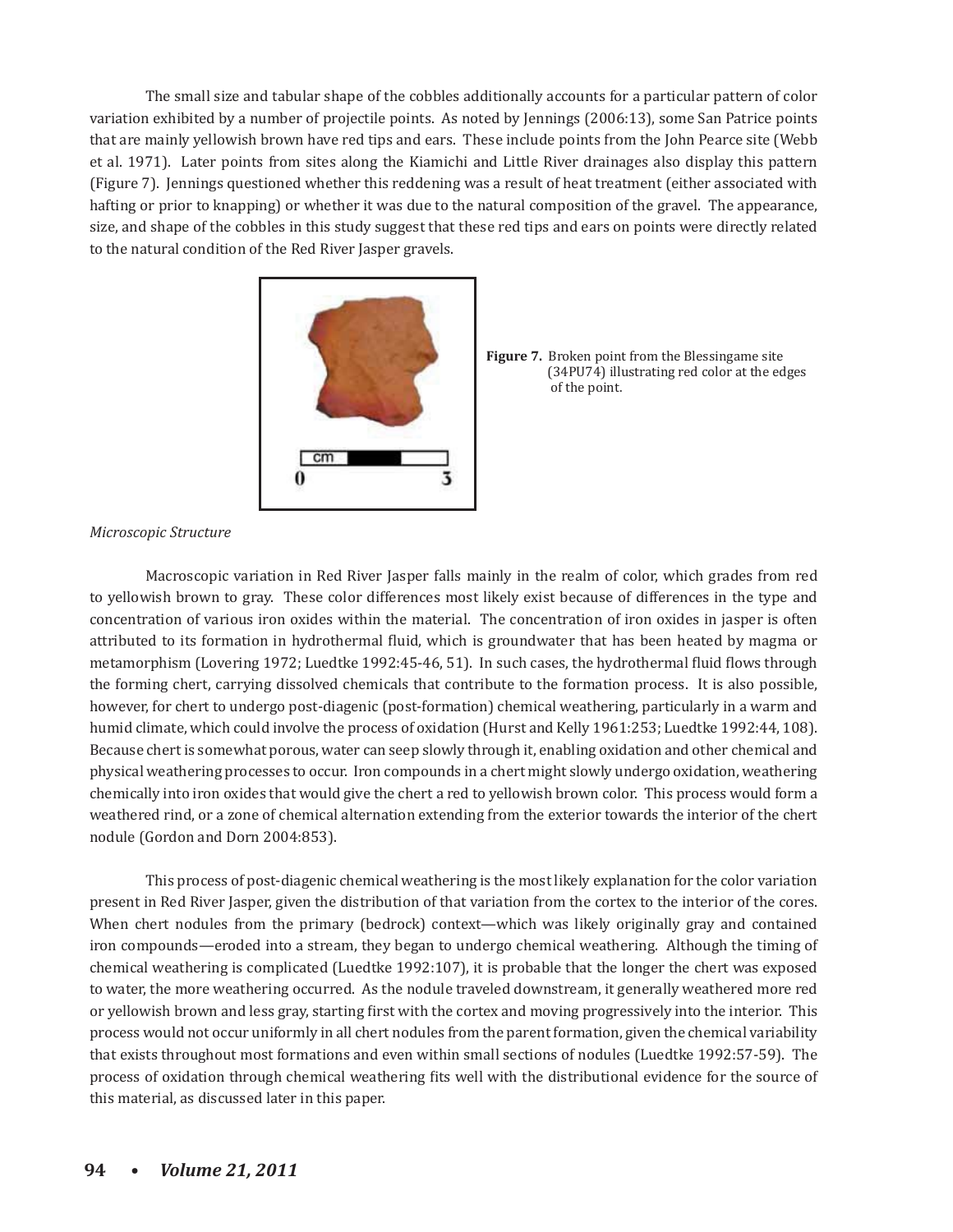In order to further understand the structure and composition of Red River Jasper, particularly the zones of color transition, six samples were selected for microscopic examination using electron microprobe analysis (EMPA). EMPA, which is similar to scanning electron microscopy (SEM), is most useful for examining the structure and mineralogy of solid materials. Samples were selected to encompass a range of macroscopic variation. Samples were taken from five cores from three sites along the Kiamichi River and one sample was taken from a pebble from a locality on the Red River floodplain in Bossier Parish, Louisiana (Figure 8). Sample selection was biased towards sites along the lower Kiamichi River because these sites contained the largest array of cores from which to select samples illustrating variation in color.

| Sample No. | Provenience                  | Pre-EMPA Photo | Microphoto of<br>Cross-Section |
|------------|------------------------------|----------------|--------------------------------|
| RRJ-1      | Bossier Parish,<br>Louisiana |                |                                |
| 34Ch1/52   | Lower Kiamichi<br>Drainage   |                |                                |
| 34CH1/94   | Lower Kiamichi<br>Drainage   |                |                                |
| 34Ch70/8   | Lower Kiamichi<br>Drainage   |                |                                |
| 34Ch70/221 | Lower Kiamichi<br>Drainage   |                |                                |
| 34PU74/786 | Upper Kiamichi<br>Drainage   |                |                                |

Figure 8. Samples of Red River Jasper used for electron microprobe analysis. The photos on the left were taken before analysis. The photos on the right show a cross-section of each piece embedded in epoxy resin.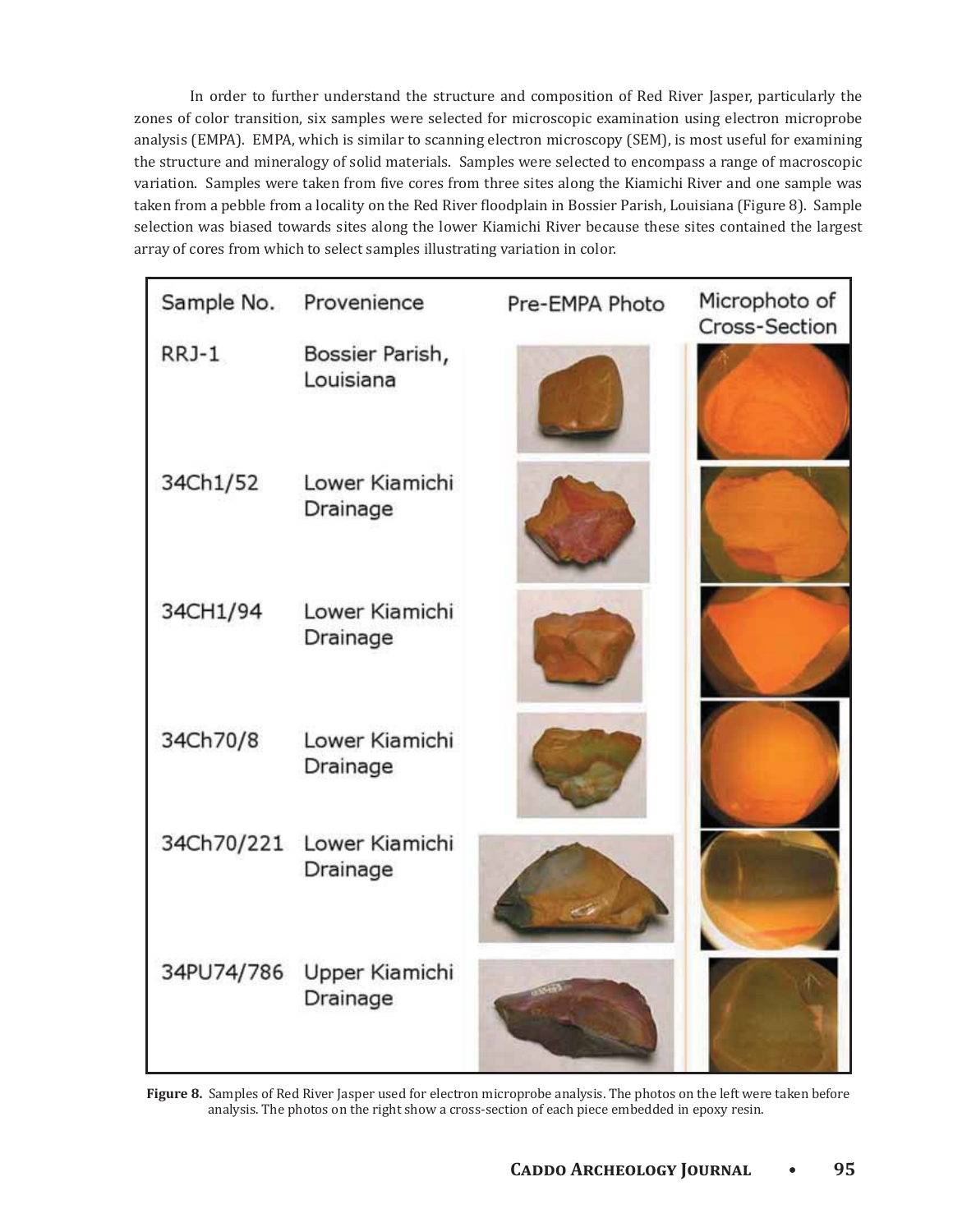The samples were prepared for analysis as thick sections embedded in epoxy. A microphotograph was taken of each sample to examine structure under relatively low magnification. This was helpful for selecting portions of the sample that cut across macroscopic bands of variation for closer analysis through the acquisition of backscattered electron images and cathodoluminescence (CL) images. In several cases the cross-sectional microphotographs also revealed structural aspects of the cores that were not visible prior to creating a crosssection. The exterior of core 34PU74/766 was entirely red, even where flakes had been removed, so it was expected that the inner material would also be red. In cross-section, however, it became apparent that only the exterior was red, whereas the interior was actually gray with some olive gray bands. This indicates that the artifact must have weathered *in situ*, following flake removal, highlighting the weathering capability of this material and supporting post-diagenic chemical weathering as the likeliest explanation for variation in color. Cross-sections of the pebble from Louisiana and two of the cores from sites along the Kiamichi (34CH1/52 and 34CH70/221) illustrate the internal banding that seems to be common to this material. These bands were targeted in the microprobe analysis as potential localities of structural or chemical variation.

Backscattered electron imaging (BSEI) and CL were the two primary analytic methods used for this microprobe study (under the direction of Dr. George Morgan at the University of Oklahoma) to acquire structural, mineralogical, and chemical information on a set of materials classified as Red River Jasper based on their macroscopic characteristics.

Two images acquired through BSEI are illustrated here, from samples RRJ-1 and 34PU74/766 (Figure 9). These images are representative of all six samples. Each shows that the samples have a high level of mineralogical homogeneity, with minerals distributed relatively evenly within each sample regardless of macroscopic banding. The dark gray portions of the image represent quartz (SiO<sub>2</sub>), with some larger quartz particles present within the matrix. Most of the white parts of the images represent iron oxides, which give this material its yellow, brown, or red color. The macroscopic lighter and darker yellowish-brown banding present in RRJ-1 is not readily discernable in the BSE image. A slight change in the quantity of iron oxides is detectable between the red and gray zones of 34PU74/766, however. The larger (approximately 23 to 58 μm) white particles in the RRJ-1 BSE image represent minerals common to sedimentary systems, including Iron Aluminum Phosphate and Barium Sulfate. The black portions in each of the BSE images represent holes filled with epoxy, where mineral particles popped out of the sample during polishing.

BSEI demonstrates that Red River Jasper is generally a mineralogically and structurally homogeneous material. Its primary content is quartz, followed by a series of iron oxides. For the most part, the iron oxides are evenly distributed within each sample. Some samples also contain small quantities of other minerals that are common to sedimentary systems. The main source of variation within certain samples is associated with the differential distribution of iron oxides in yellow or red zones vs. gray or black zones. While these macroscopically different zones all contain some amount of iron oxides, the yellow or red zones contain considerably more of these minerals. Iron oxides are also distributed variably between the samples, explaining the overall variation of color. Color variability may also be related to differences in the properties of the iron oxides. Those portions of the samples containing more iron oxides have undergone a greater degree of chemical weathering than those containing fewer iron oxides.

Very little variability in the CL signal was detected within the samples. This was not unexpected as cherts are often unresponsive to CL (Morgan, personal communication 2009). Other archaeologists studying cherts and quartzites have suggested that instrumental neutron activation analysis (INAA), X-ray florescence (XRF), and inductively coupled plasma mass spectrometry (AD- or LA-ICP-MS) are more useful techniques for the detection of trace elements and isotopic signatures (King et al. 1997:796; Malyk-Selivanova et al. 1998; Pitblado et al. 2008). However, these authors and others (Frahm 2007; Luedtke 1992:57-60) have also noted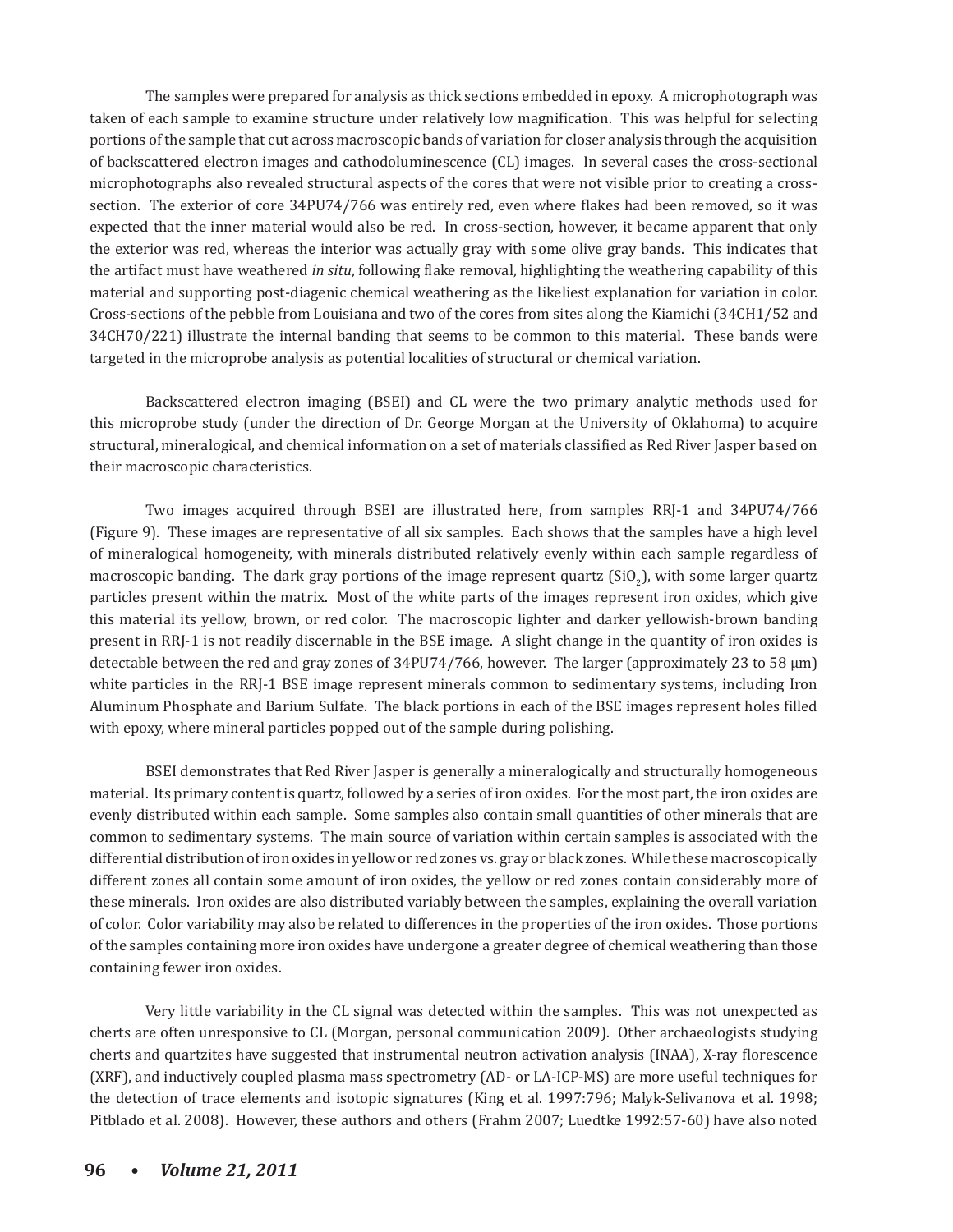that any given chert formation may encompass a large amount of chemical variability. When used for sourcing, trace element analyses require a large number of samples, both archaeological and from the hypothesized formation to gain any sort of statistical validity. This was outside the scope of this study, which instead focused more on the physical structure and distribution of Red River Jasper.



Figure 9. Microphotographs (top) of two samples, RRJ-1 from Louisiana and 34PU74/766 from the upper Kiamichi drainage, showing the location of backscattered electron (BSE) images (bottom). The BSE images illustrate the mineralogy and structure of the material. Both samples are composed primary of quartz with small quantities of iron oxides and other minerals common to sedimentary systems. Little variation is present except for the distribution of iron oxides, which explains macroscopic variation.

#### **Sourcing Red River Jasper: Archaeological Distribution and Geological Sources**

## *Archaeological Distribution*

In order to investigate the potential source of Red River Jasper, a series of lithic assemblages were examined (Table 3). Based on prior observations, Wyckoff (personal communication 2008) hypothesized that the material was coming out of the Ouachita Mountains of Oklahoma, probably from a formation within the Kiamichi River drainage. The Ouachita Mountains are comprised of deeply folded and faulted ranges generally running east to west situated between the Arkansas Valley to the north and the Gulf Coastal Plain to the south (Banks 1990:33; Hart 1963:11; Johnson 1998:3; Thornbury 1965:279-281). The Ouachita Mountains are approximately 402 km (250 mi) long and average 80 km (50 mi) in width, ranging from Atoka, Oklahoma to near Little Rock, Arkansas. The rocks of the Quachitas are all sedimentary, primarily sandstones and shales with smaller amounts of chert, quartzite, and novaculite (Johnson 1998:3). The mountain belts are mostly composed of resistant sandstone and cherts, whereas the valleys formed within the shales.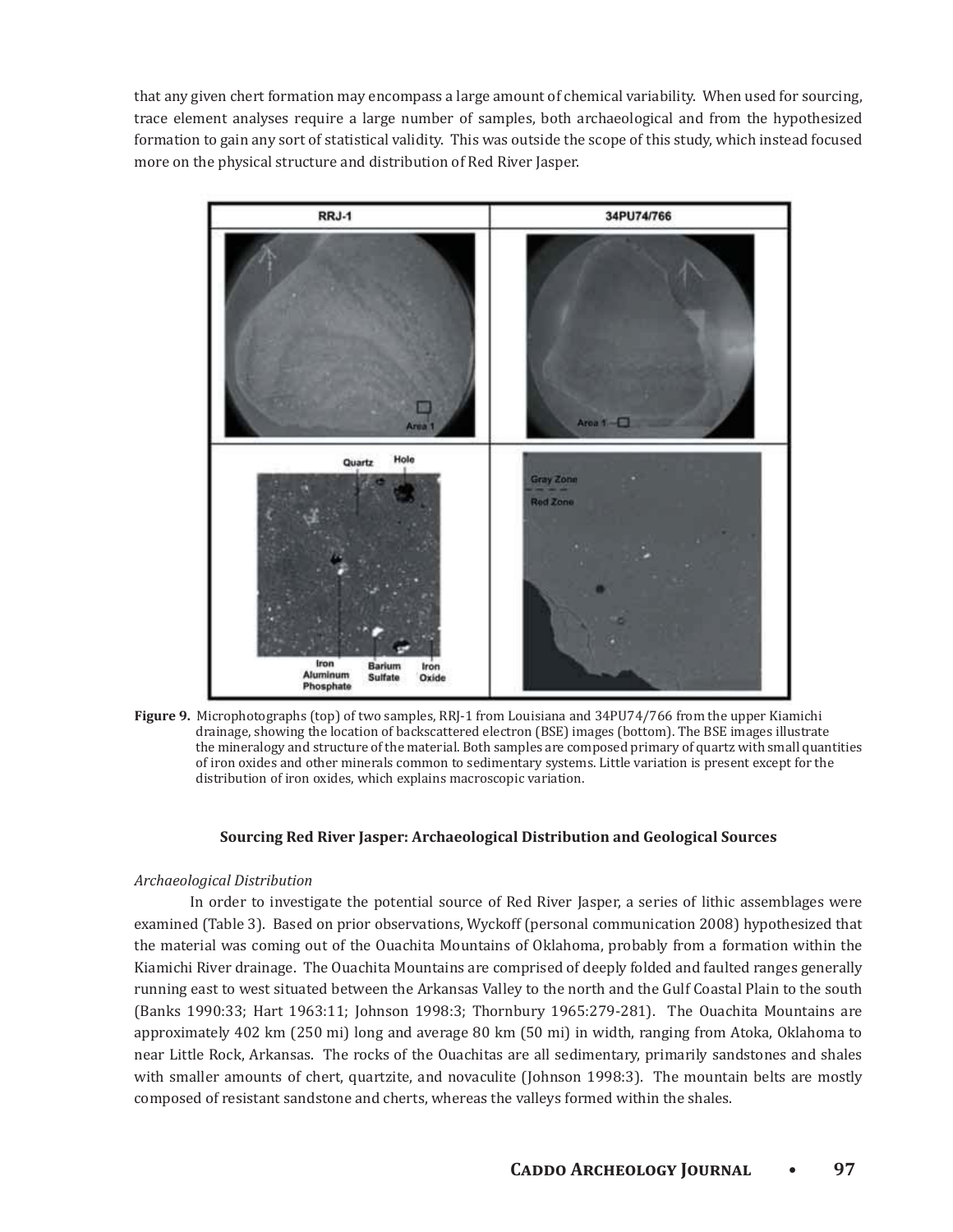Lithic assemblages from eleven sites along the major drainages of the Ouachitas, including the Kiamichi, Little, Glover, and Mountain Fork rivers, were chosen for this study. Twelve additional sites along the Muddy Boggy River, which runs through the western-most extension of the Ouachitas, were inspected. No Red River Jasper was found in these assemblages. One site along the Red River upstream (west) of its confluence with the Kiamichi was also examined, because Red River Jasper was known to occur within the assemblage of that site. Artifacts from these sites range in age from the Archaic to late prehistoric period.

| Map #     | Site Name                        | Site #  | Drainage                                 | Red River Jasper<br>Present? | Site Reference(s)                        |
|-----------|----------------------------------|---------|------------------------------------------|------------------------------|------------------------------------------|
|           | James                            | 34BR11  | Red/Washita                              | Y                            |                                          |
| 2         | George                           | 34AT105 | Muddy Boggy                              | N                            | McGuff 1980                              |
| 3         | Green Snake                      | 34AT106 | Muddy Boggy                              | N                            | McGuff 1980                              |
| 4         | Firecracker                      | 34AT107 | Muddy Boggy                              | N                            | McGuff 1980                              |
| 5         | Velt                             | 34AT108 | Muddy Boggy                              | N                            | McGuff 1980                              |
| 6         | Hurry Up                         | 34AT109 | Muddy Boggy                              | N                            | McGuff 1980                              |
| 17        | Loads                            | 34AT111 | Muddy Boggy                              | N                            | McGuff 1980                              |
| $\vert_8$ | Pittance                         | 34AT112 | Muddy Boggy                              | N                            | McGuff 1980                              |
| þ,        | Funny Feature                    | 34AT113 | Muddy Boggy                              | N                            | McGuff 1980                              |
| 10        |                                  | 34AT114 | Muddy Boggy                              | N                            | McGuff 1980                              |
| 11        | <b>Texas Hole</b>                | 34AT115 | Muddy Boggy                              | N                            | McGuff 1980                              |
| 12        | Sappho                           | 34AT116 | Muddy Boggy                              | N                            | McGuff 1980                              |
| 13        | Will o the Wisp                  | 34AT117 | Muddy Boggy                              | N                            | McGuff 1980                              |
| 14        | Montgomery                       | 34CH70  | Lower Kiamichi                           | Ý                            | Rohrbaugh 1971, 1972                     |
| 15        | <b>Mahaffey</b>                  | 34CH1   | <b>Lower Kiamichi</b>                    | Y                            | Rohrbaugh et al. 1971;<br>Rohrbaugh 1972 |
| 16        | Natural Lake                     | 34PU71  | Upper Kiamichi<br>(Jackfork Creek)       | N                            | Lintz 1979a                              |
| 17        | <b>Blessingame</b>               | 34PU74  | <b>Upper Kiamichi</b><br>(Buffalo Creek) | Ÿ                            | Lintz 1979b                              |
| 18        | Arrrowhead Hill                  | 34PU105 | <b>Upper Kiamichi</b><br>(Buffalo Creek) | Y                            | <b>Vehik 1979</b>                        |
| 19        | <b>Buffalo Bend</b>              | 34PU111 | <b>Upper Kiamichi</b><br>(Buffalo Creek) | Y                            | Flynn et al. 1979                        |
| 20        | Bell                             | 34MC76  | Little                                   | Ý                            | Wyckoff 1968a                            |
| 21        | A.W. Davis                       | 34MC6   | Little/Glover                            | Ý                            | Wilson 1962                              |
| 22        | <b>Pine Creek Mound</b><br>Group | 34MC146 | Glover                                   | Ÿ                            | Gettys 1975                              |
| 23        | <b>Bill Hughes</b>               | 34MC21  | Mountain Fork                            | N                            | Wyckoff 1968b                            |
| 24        | <b>Biggham Creek</b>             | 34MC105 | <b>Mountain Fork</b>                     | Y                            | Wyckoff 1965                             |

| Table 3. Assemblages examined for Red River Jasper. Sites listed geographically by drainage |
|---------------------------------------------------------------------------------------------|
| from west to east.                                                                          |

Within each assemblage, all cores, bifaces, and bifacial tools were examined for Red River Jasper. Attributes and variables were recorded for all artifacts made from this material. These included reduction stage, any diagnostic attributes, whether or not cortex was present, maximum length, maximum thickness, texture, cortex color, matrix color, inclusions, and notes on color transitions within the material (mottled, banded, transitional, or red tips on finished tools).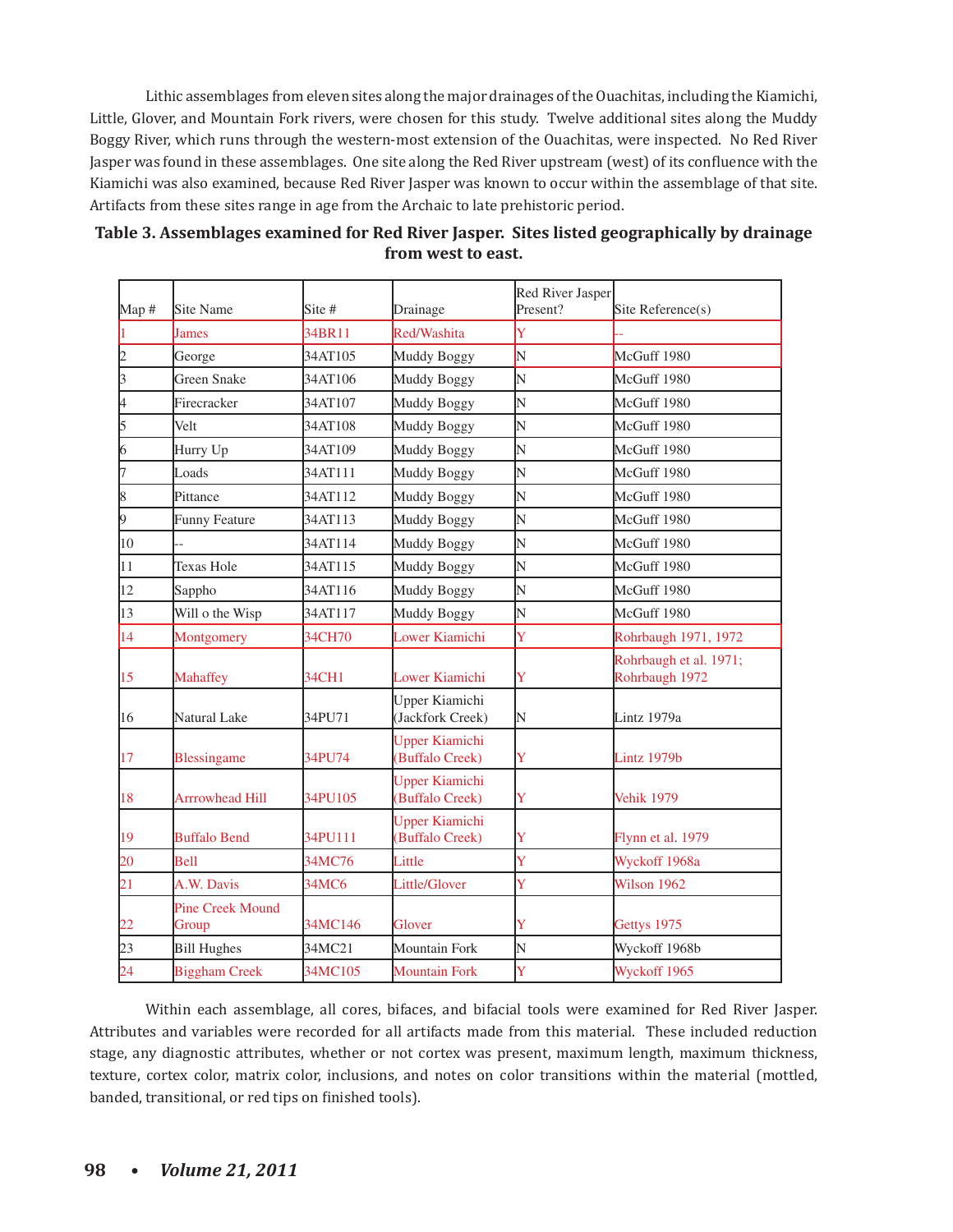Of the assemblages along the drainages coming out of the Ouachita Mountains, nine contained cores, bifaces, and/or bifacial tools made of Red River Jasper. The relative proportion of cores, early stage bifaces, and artifacts with cortex within each Red River Jasper assemblage was determined to identify what stages of the reduction process were practiced at different sites (Table 4). A higher proportion of cores, early stage bifaces, and artifacts with cortex demonstrates that the material went through the initial stages of reduction at that site. This suggests that the material was acquired locally. A lower proportion of cores, conversely, implies that more of the material was initially worked elsewhere and was brought to the site in the form of late stage bifaces and finished tools.

| <b>Site</b> | <b>Drainage</b> | n RRJ            | <b>Cores</b>   |                             | <b>Early Stage Bifaces</b>  |                 | <b>Artifacts with Cortex</b> |                 |
|-------------|-----------------|------------------|----------------|-----------------------------|-----------------------------|-----------------|------------------------------|-----------------|
|             |                 |                  |                | $\mathscr{A}_{\mathcal{O}}$ | $\mathcal{O}'$              |                 |                              | $\%$            |
|             |                 | <b>Artifacts</b> | $\mathbf n$    |                             | n                           |                 | n                            |                 |
| 34BR11      | Red/            | 30               | $\Omega$       | $\Omega$                    | $\Omega$                    | $\Omega$        | 10                           | 33              |
|             | Wichita         |                  |                |                             |                             |                 |                              |                 |
| 34CH1       | Lower           | 79               | 35             | 44                          |                             | 1               | 50                           | 64              |
|             | Kiamichi        |                  |                |                             |                             |                 |                              |                 |
| 34CH70      | Lower           | 53               | 24             | 45                          | $\mathcal{D}_{\mathcal{L}}$ | $\overline{4}$  | 27                           | 51              |
|             | Kiamichi        |                  |                |                             |                             |                 |                              |                 |
| 34PU74      | <b>Upper</b>    | 29               | 9              | 31                          | 6                           | 21              | 19                           | 66              |
|             | Kiamichi        |                  |                |                             |                             |                 |                              |                 |
| 34PU105     | <b>Upper</b>    | 12               | $\overline{4}$ | $\overline{33}$             | $\overline{4}$              | $\overline{25}$ | $\overline{8}$               | 67              |
|             | Kiamichi        |                  |                |                             |                             |                 |                              |                 |
| 34PU111     | <b>Upper</b>    | 5                | 3              | 60                          | $\overline{2}$              | $\overline{40}$ | $\overline{5}$               | <b>100</b>      |
|             | Kiamichi        |                  |                |                             |                             |                 |                              |                 |
| 34MC76      | Little          | 57               |                | $\mathcal{D}$               | $\mathcal{D}$               | 4               | 14                           | $\overline{25}$ |
| 34MC6       | Little/         | $\overline{31}$  | $\Omega$       | $\Omega$                    | $\overline{2}$              | 6               | $\overline{Q}$               | $\overline{29}$ |
|             | Glover          |                  |                |                             |                             |                 |                              |                 |
| 34MC146     | Glover          | 3                | $\Omega$       | $\Omega$                    | $\Omega$                    | $\Omega$        | $\Omega$                     | $\Omega$        |
| 34MC105     | Mountain        | 14               | $\Omega$       | $\Omega$                    | $\Omega$                    | $\Omega$        | 1                            | $\overline{7}$  |
|             | <b>Fork</b>     |                  |                |                             |                             |                 |                              |                 |

# Table 4. Sites with Red River Jasper artifacts. Total number of artifacts and number and **percent of cores, early stage bifaces, and artifacts with cortex within each assemblage. Sites** listed geographically by drainage from west to east.

By far the highest percentages of Red River Jasper cores occur within the assemblages of sites along the upper and lower reaches of the Kiamichi River (Figure 10). This strongly suggests that people living at these sites acquired this material locally, whereas the people living in distant drainages transported it in an already reduced form. Sites with the highest proportions of early stage bifaces include all of those along the upper Kiamichi. Sites along the lower Kiamichi, however, have a much lower proportion of early stage bifaces, equal or less than the proportion of early stage bifaces at sites along the Little River. It is possible that fewer early stage bifaces are present at the sites along the lower Kiamichi because the material was traded out in this form. This might explain the presence of a relatively equal proportion of early stage bifaces at the Little River sites. People living along the Little River, which is the next major drainage east of the Kiamichi, did not have far to travel to reach the lower Kiamichi sites, reducing the potential difficulty of carrying the material from one river to the next. Red River Jasper cores were small to begin with, though, and carrying bifaces in the early stages of the reduction process may not have imposed any particular difficulty. One of the sites under consideration along the lower Kiamichi (34CH1) and both sites along the Little River (34MC76 and 34MC6) included late prehistoric Caddo components. The Caddo people living at these sites may have been connected to each other within a trade network. It is also possible that the residents along the Little River traveled to the Kiamichi River independently, acquired Red River Jasper cobbles purposefully or circumstantially, partially reduced them, and taken them to their sites for further reduction.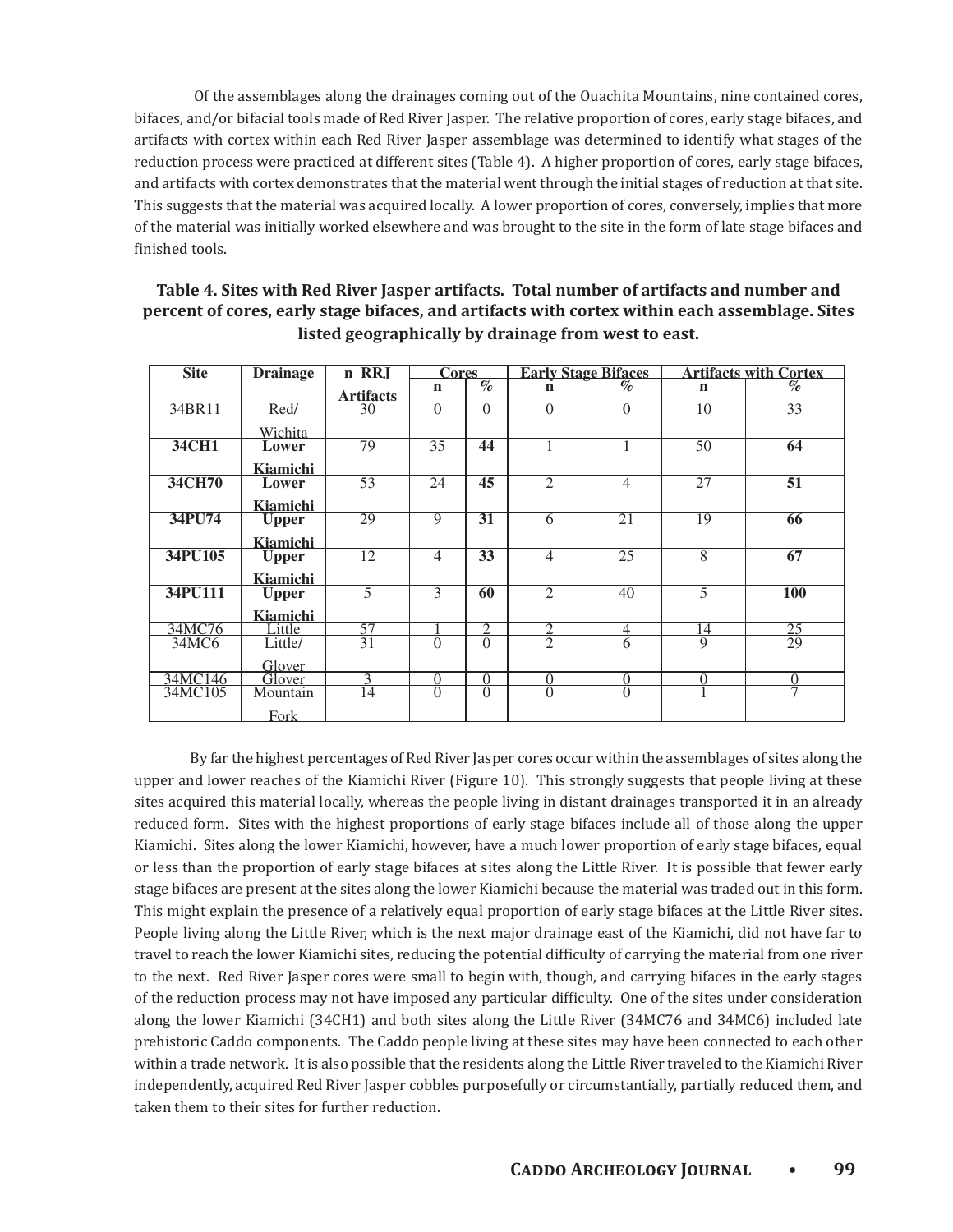The proportions of artifacts with cortex in the Red River Jasper assemblages represent a wider range of variation. Nonetheless, sites along the Kiamichi still exhibit the highest proportions, supporting the idea that the material originates within that drainage.



Figure 10. Proportion of cores, early stage bifaces, and artifacts with cortex present within assemblages of Red River Jasper. The assemblages with the highest percentages of cores, early stage bifaces, and artifacts with cortex are all from the Kiamichi drainage, indicating that these people had the most immediate access to the raw material. This supports the hypothesis that the Kiamichi River was a primary source within the Ouachita Mountains for Red River Jasper.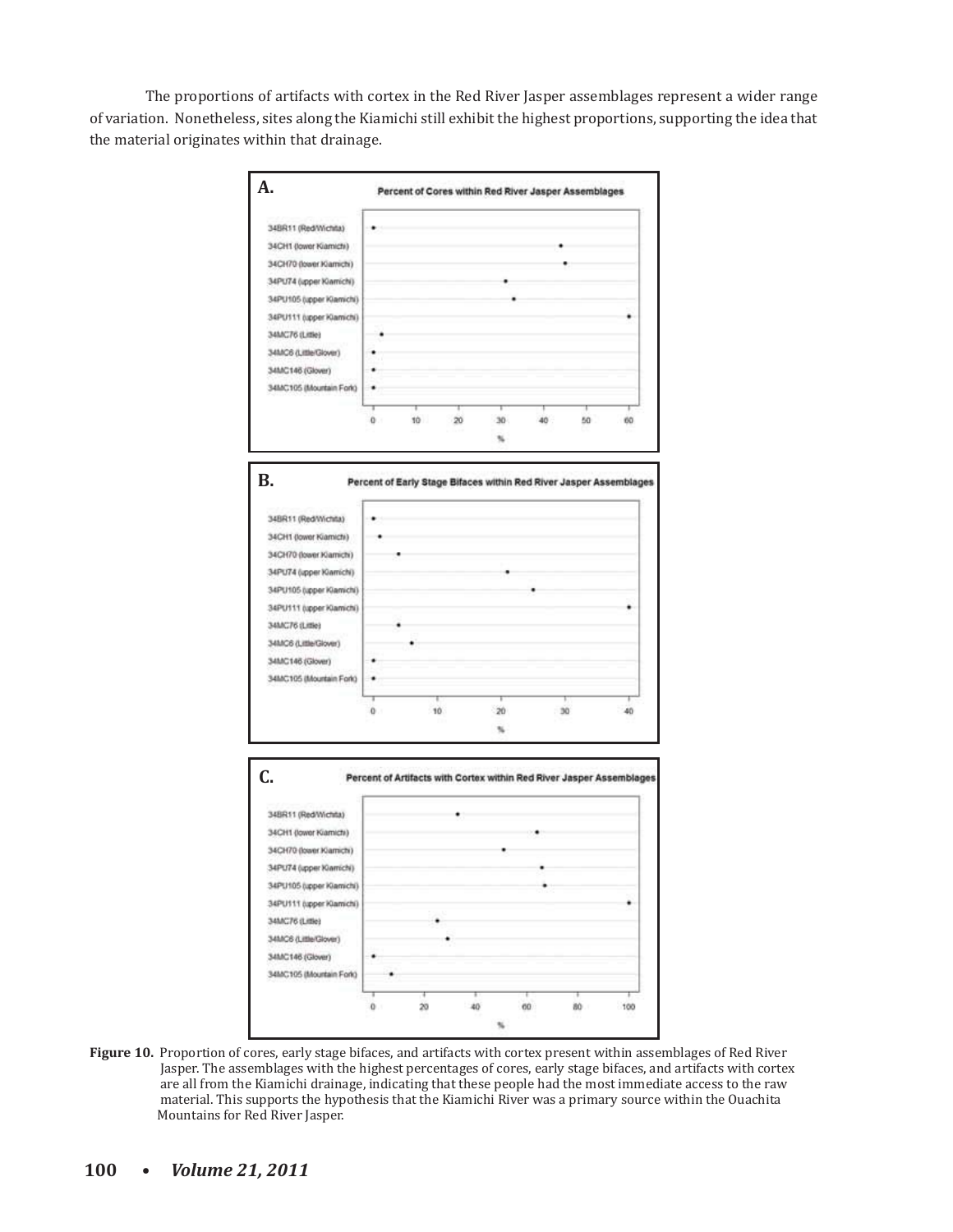#### *Stream Survey and Geological Origins*

The proportions of cores, early stage bifaces, and artifacts with cortex from these assemblages all point to the Kiamichi River as the most likely source for Red River Jasper gravels. Based on the high proportion of cores and early stage bifaces at sites along the upper reaches of the Kiamichi, this portion of the drainage is the most likely location of the formation(s) from which these gravels are eroding. Narrowing down the potential location (or locations) and the composition of this formation(s) involved two approaches. First, a survey was conducted at locations sequentially farther upstream along the Kiamichi to determine how far upstream the Red River Jasper gravels occur. This aided in the identification of streams feeding the Kiamichi that may cut across the contributing formation(s). Second, potential chert-bearing formations within this range were examined. Through consultation with the Oklahoma Geological Survey, the Johns Valley Formation was identified as the most likely source material for Red River Jasper. Outcrops of the Johns Valley Formation are present in the Winding Stair Range of the Ouachita Mountains north of the Kiamichi River. Together, the archaeological, survey-based, and geological evidence point to a limited number of potential outcrops of the Johns Valley Formation cross-cut by streams draining into the Kiamichi River from which Red River Jasper may be originating (Figure 11).



Figure 11. Distribution of the Johns Valley Formation in the Ouachita Mountains, Oklahoma, in relation to a survey of gravels along the banks of the Kiamichi River for Red River Jasper. The shaded areas indicate outcrops of the Johns Valley Formation (dark shaded areas adapted from Banks 1990: Figure 1.20 and light shaded areas adapted from Hart 1963: Plate I).  $\Delta$  indicates the presence of Red River Jasper during the gravel survey along the Kiamichi River; X indicates its absence. Localities A through D indicate potential sources for Red River Jasper or for its antecedent, outcrops of iron-rich John's Valley chert. Base map courtesy of National Geographic TOPO! Software.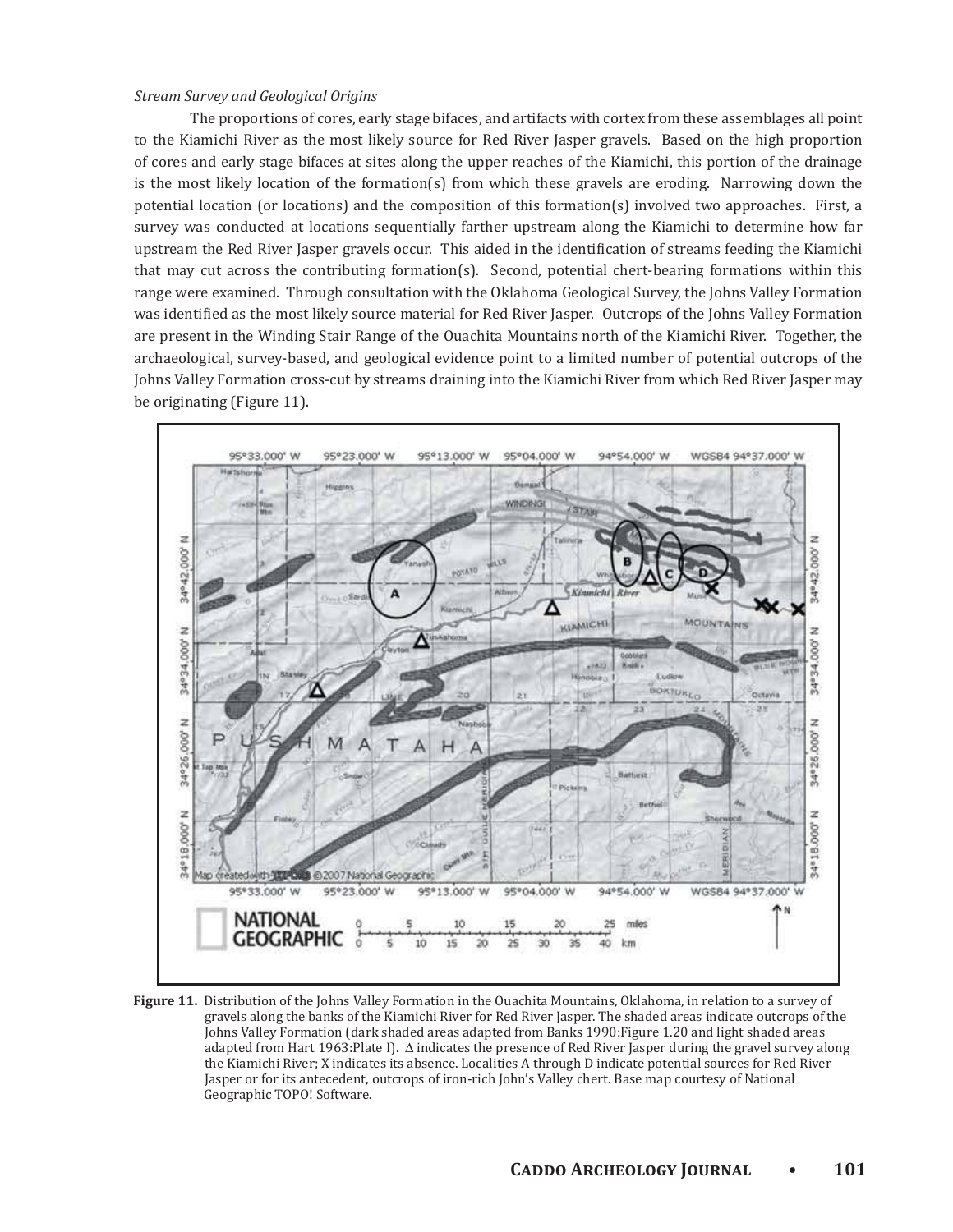Most major rivers draining the Quachitas flow south where they join the eastward-flowing Little River, which eventually joins the Red River in Arkansas. The Kiamichi River flows westward—paralleling the mountains—until it turns south near Clayton and eventually joins the Red River. The portion of the Kiamichi River under discussion is situated in a broad alluvial valley in the central part of the Ouachita Mountains known as the Fourche-Kiamichi Belt (Thornbury 1965:283). This part of the river valley is bounded by the Potato Hills and the Winding Stair Range to the north and the Kiamichi Mountains to the south.

Based on the physical characteristics of Red River Jasper, its known distribution, and the geological history of the region, Neil Sunerson (personal communication 2008) of the Oklahoma Geological Survey has suggested that it comes from the Johns Valley Formation. The Johns Valley Formation was first named by Ulrich  $(1927:21-22)$  and chert in the formation has been discussed by Banks  $(1984:91, 1990:46)$  and Hart  $(1963:30-1)$ 40). This formation is composed primarily of shale but also contains exotic chert cobbles and boulders. Some debate exists over the origin of these chert clasts. Hart (1963:36-40) argued that they became embedded in the shale following a violent faulting episode, in which the boulders were transported through underwater turbidity flows and gravity slides down the muddy northern slope of the Quachita trough. This may have occurred sometime during the Upper Mississippian to Lower Pennsylvanian period  $(328.3 \pm 1.6 \text{ to } 311.7 \pm 1.1)$ mya) of the Paleozoic era (Gradstein et al. 2004; Hart 1963:40; Ogg et al. 2008).

The type location for the Johns Valley Formation is located in Johns Valley, northwest of the Kiamichi River. Other outcrops of the Johns Valley Formation occur in linear bands along the Winding Stair Range and Kiamichi Mountains, respectively north and south of the Kiamichi River in the section of interest (Banks 1990: Fig. 1.20; Miser 1959: Fig. 3). Because the streams that enter the Kiamichi River from the south are considerably smaller than those from the north, it is more likely that the source for Red River Jasper lies in the linear outcrop to the north of the river.

A detailed geological map of the Winding Stair Range near the surveyed portion of the Kiamichi River is presented by Hart (1963). All of the major streams that feed the Kiamichi from the Winding Stair Range in this area cut across a Johns Valley Formation outcrop. This outcrop pinches out and ends just past the last place where Red River Jasper was found along the Kiamichi, providing further support for a Red River Jasper origin within this range. A broader-scale map of chert-bearing formations by Banks (1990: Fig. 1.20) suggests several other potential localities for Johns Valley source material within the study area. Further work would be required to determine whether Red River Jasper is coming from one or multiple sources, but at least one source must include the outcrop cross-cut by streams between the towns of Whitesboro and Muse in the Kiamichi Valley.

The exotic boulders of the Johns Valley Formation include Arkansas Novaculite along with Woodford, Pinetop, and Big Fork cherts and quartzites (Banks 1984:91). Of these, Woodford Chert most resembles the less-weathered gray to black specimens of the Red River Jasper gravels. Woodford Chert that is not embedded within the Johns Valley Formation outcrops near belts of Johns Valley Shale at isolated localities along the crest of the Winding Stair Range (Banks 1990:40). Like Red River Jasper, the material is opaque, and Banks (1990:41) has noted that iron pyrite and iron-oxide staining is common along fractures. The chert from which Red River Jasper originates could be a variant of Woodford Chert or it could be an as-of-yet unidentified chert, in either case situated within the Johns Valley Shale. This chert was apparently particularly susceptible to chemical weathering, perhaps because it was more porous than other cherts or lengthy exposure to water in its small tabular form. As it entered the Kiamichi drainage, it gradually transformed into Red River Jasper, in some cases changing color throughout by the time it was acquired and used to make tools.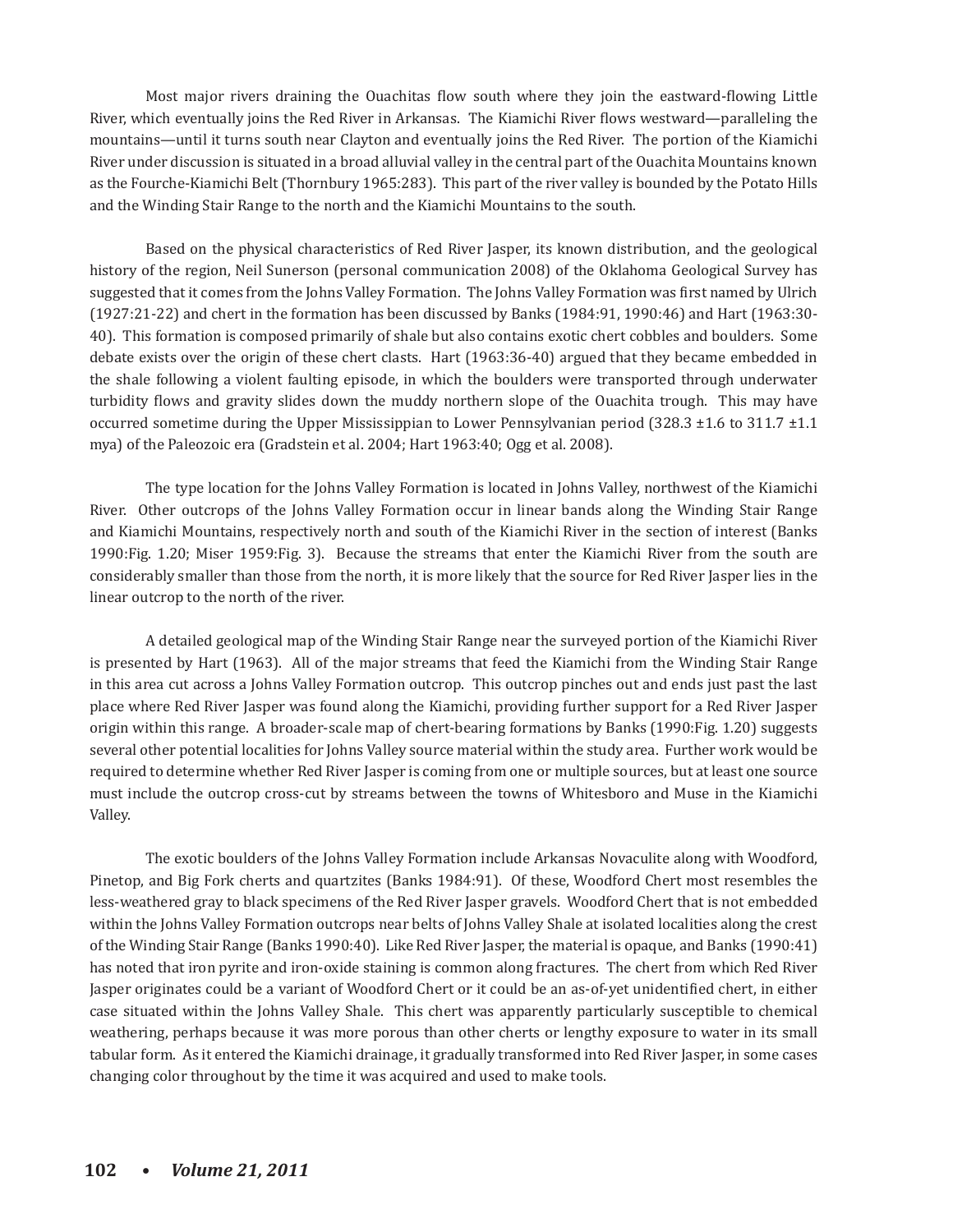Banks (1995:13) mentioned a green chert that occurs in fractured beds in the Potato Hills and at Black Knob Ridge east of Atoka. He traced gravels of this material in the Kiamichi River south of the Potato Hills and found that it weathered to shades of brown and yellow. It is possible that this represents another variety of what has been called Red River Jasper, one with a different parent formation. Of the cores from the archaeological assemblages, a few have portions that were light olive brown. It is possible that Red River Jasper, particularly once it works its way downstream, is actually composed of multiple materials that chemically weather to a similar appearance.

#### Conclusion

Archaeologists base many of their interpretations on lithic artifacts, the best-preserved and most abundant artifacts at sites spanning most of human history. Because of this, understanding the character and natural distribution of lithic raw materials is essential for interpreting the archaeological record (Wyckoff 2006). Whereas many raw materials on the Southern Plains are well-documented, this paper represents the first serious report of the characteristics and distribution of Red River Jasper. It is evident that many of these tabular brown chert gravels that occur in the Red River drainage come out of the Ouachita Mountains via the Kiamichi River. The most likely source for these gravels is the Johns Valley Formation, which is cross-cut by a number of feeder streams to the Kiamichi within the Winding Stair Range. As the gravels erode from the Johns Valley Formation, they undergo chemical weathering that gives them their yellow-brown to red colors. Future survey along Buffalo Creek, Rock Creek, and other streams draining the Winding Stair Range may narrow down the location of the source or sources of the gravels within the Johns Valley Formation. It is possible that other sources for materials classified as Red River Jasper may also exist.

Knowing the natural range of Red River Jasper helps us to understand which people acquired the material locally and who had to travel or trade in order to obtain it. The identification of Red River Jasper at sites outside of its natural range, though, can be complicated by its sometimes macroscopic similarity to other local gravels, such as those from the Antlers Formation. While these gravels are easily distinguishable in core form, they are more difficult to differentiate further on in the reduction sequence. Microscopic and trace-element analyses comparing some of these cherts may help archaeologists to more accurately distinguish between them, but too much variation may exist within each material to tell them apart. However, archaeologists can productively focus on the macroscopic suites of attributes that differentiate these cherts and on identifying Red River Jasper cores, which are easily distinguishable. Understanding the characteristics and natural range of Red River Jasper may help archaeologists in understanding the potential processes underlying its cultural distribution.

#### **Acknowledgements**

First and foremost, all of my thanks to Don Wyckoff for encouraging me to embark on this project, for making me appreciate the importance of understanding lithic materials, and for funding my travels through southeastern Oklahoma. Thank you to the Sam Noble Oklahoma Museum of Natural History, George Morgan at the University of Oklahoma electron microprobe lab, Neil Sunerson at the Oklahoma Geological Survey, Jeffrey Girard at Northwestern State University of Louisiana, and the United States Army Corps of Engineers Tulsa District, in particular Michelle Horn and Ken Shingleton. A big thanks to my husband, Tim, for traversing the Kiamichi with me in search of gravels and carting chert through the Quachitas. Finally, my thanks to my reviewers, Charlie Cobb, and George Avery.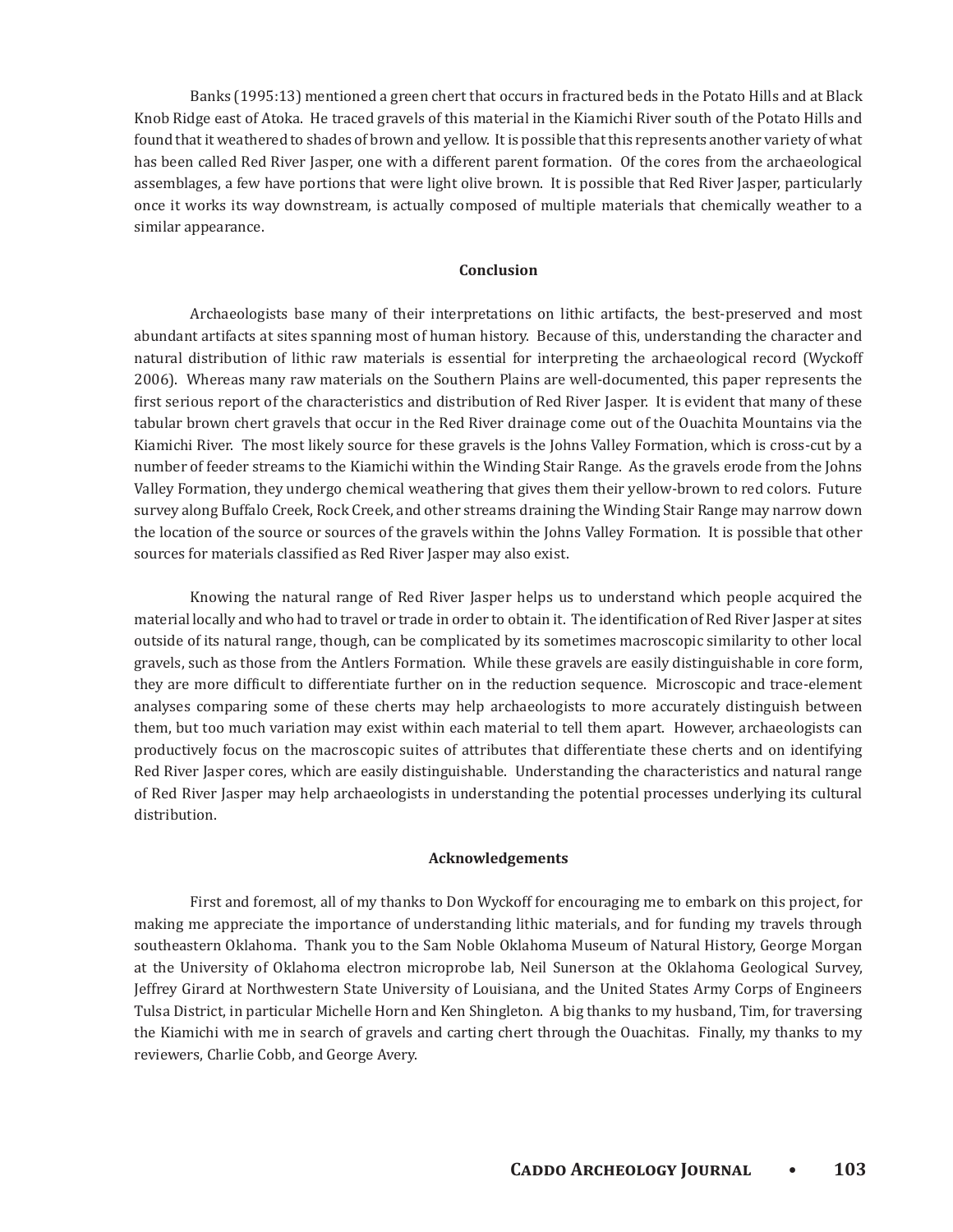#### **References Cited**

#### Banks, Larry D.

- 1984 Lithic Resources and Quarries. In *Prehistory of Oklahoma*, edited by R. E. Bell, pp. 65-95. Academic Press, Orlando.
- 1990 *From Mountain Peaks to Alligator Stomachs: a Review of Lithic Sources in the Trans-Mississippian South, the Southern Plains, and Adjacent Southwest.* Oklahoma Anthropological Society, Memoir 4. Norman.
- 1995 Appendix B. Classification and Identification of Lithic Artifacts and their Geologic Sources of Origin for Texas Archeological Site 41BW422, Bowie County, Texas. In Archaic Lifeways in the Northern Part of the West Gulf Coastal Plain: results of Excavations at Site 41BW422, Bowie County Texas, by Gordon C. Tucker Jr. Prepared for Texas State Department of Highways and Public Transportation. Austin, Texas.

#### Bates, Robert L. and Julia A. Jackson (editors)

1980 *Glossary of Geology*. 2<sup>rd</sup> ed. American Geological Institute, Falls Church, Virginia.

#### Flynn, Peggy, Marjorie Hammett Earman, and Rain Vehik

1979 Test Excavations at the Buffalo Bend Site (34Pu-111). In *The Prehistory of the Proposed Clayton* Lake Area, Southeast Oklahoma: Phase I Investigations, edited by Rain Vehik and Jerry R. Galm, pp. 452-487. Archaeological Research and Management Center, Research Series 6. University of Oklahoma, Norman.

#### Frahm, Ellery

2007 Electron Microprobe Analysis in Archaeology. Example: Examining the Microstructure of Flint and Chert. Electronic document, http://web.mac.com/elleryfrahm/iWeb/Microprobe/ Electron%20Microprbe%20Analysis%20in%20Archaeology/F75D2AC4-3FB1-4F39-A941-DDB9B523A2EF.html, accessed April 24, 2009.

#### Gettys, Marshall

1975 Preliminary Report on Archaeological Investigations at Lukfata Reservoir, Southeastern Oklahoma. Oklahoma River Basin Survey Project, General Survey Report No. 14. University of Oklahoma, Norman.

#### Gordon, S. and R.I. Dorn

2004 Rind, Weathering. In *Encyclopedia of Geomorphology*, edited by A.S. Goudie, pp. 853-855. Routledge, London.

#### Gradstein, F. M., J. G. Ogg, A. G. Smith, et al.

2004 A Geologic Time Scale 2004. Cambridge University Press.

#### Hart, Orville Dorwin

1963 *Geology of Eastern Winding Stair Range Le Flore County*. Oklahoma Geological Survey, Bulletin 103. University of Oklahoma, Norman.

#### Hurst, V. J. and A. R. Kelly

1961 Patination of cultural flints. Science 134:251-256.

#### Jennings, Thomas A.

2006 San Patrice Technology and Mobility Across the Plains-Woodland Border. Master's Thesis, submitted to the University of Oklahoma.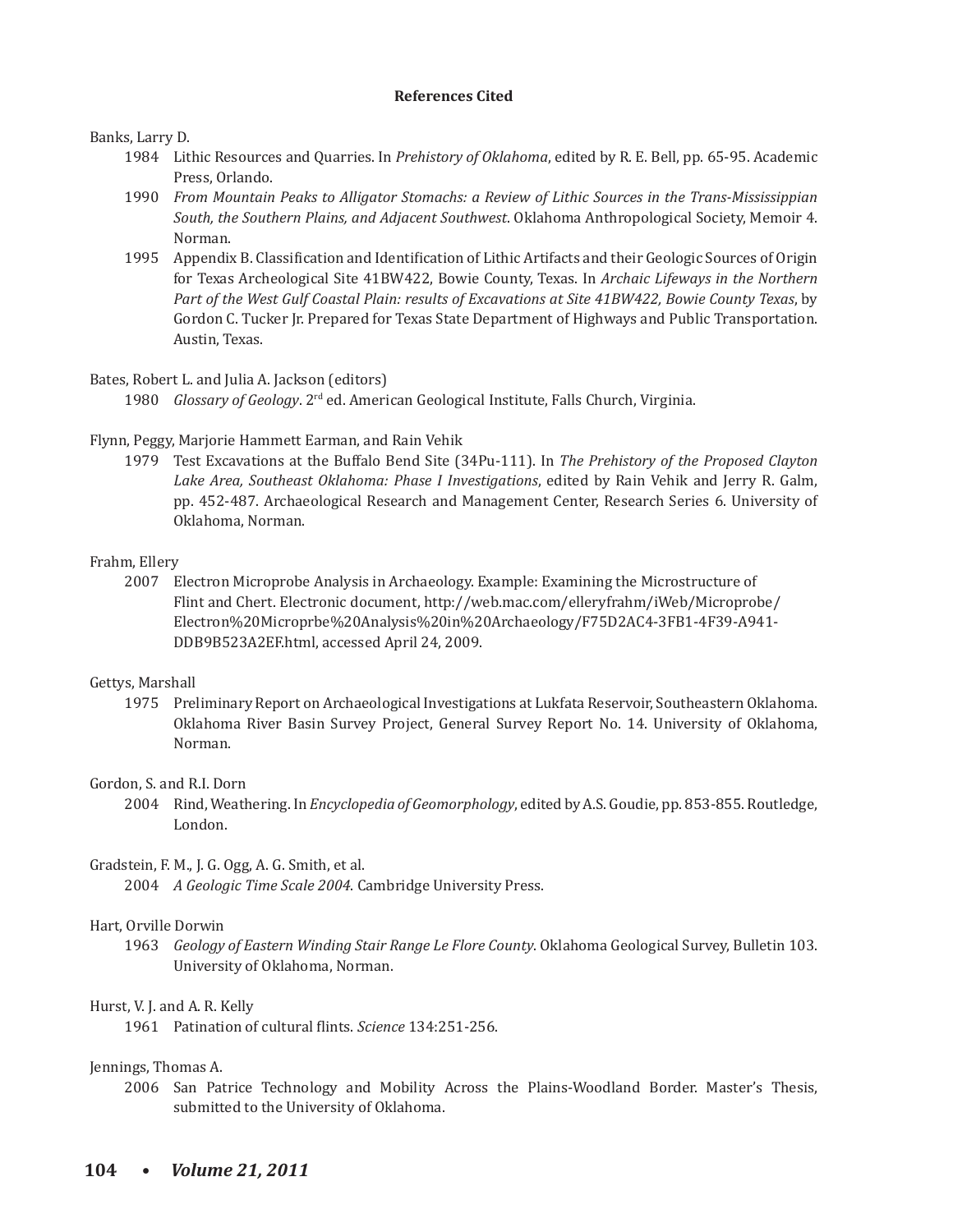## **References Cited (cont.)**

## Johnson, Kenneth S.

1998 Mountains, Streams, and Lakes of Oklahoma. Oklahoma Geological Survey, Information Series #1. Reprinted from Oklahoma Geology Notes (1993), vol. 53, no. 5, pp. 180-188.

# King, Adam, James W. Hatch, and Barry E. Scheetz

1997 The Chemical Composition of Jasper Artefacts from New England and the Middle Atlantic: Implications for the Prehistoric Exchange of "Pennsylvania Jasper". *Journal of Archaeological Science* 24:793-812.

# Lintz, Christopher

- 1979a The Natural Lake Site (34Pu-71). In The Prehistory of the Proposed Clayton Lake Area, Southeast Oklahoma: Phase I Investigations, edited by Rain Vehik and Jerry R. Galm, pp. 125-168. Archaeological Research and Management Center, Research Series 6. University of Oklahoma, Norman.
- 1979b The Blessingame Site (34Pu-74). In *The Prehistory of the Proposed Clayton Lake Area, Southeast* Oklahoma: Phase I Investigations, edited by Rain Vehik and Jerry R. Galm, pp. 244-362. Archaeological Research and Management Center, Research Series 6. University of Oklahoma, Norman.

## Lovering, T. G.

1972 Jasperoid in the United States: its characteristics, origin, and economic significance. United States *Geological Society Professional Paper* 710:1-164.

# Luedtke, Barbara A.

- 1992 An Archaeologist's Guide to Chert and Flint. Archaeological Research Tool 7. Institute of Archaeology, University of California, Los Angeles.
- Malyk-Selivanova, Natalia, Gail M. Ashley, Robert Gal, Michael D. Glascock, and Hector Neff
- 1998 Geological-Geochemical Approach to "Sourcing" of Prehistoric Chert Artifacts, Northwestern *Alaska. Geoarchaeology* 13(7):673-708.

## McGuff, Paul

1980 *Cultural Resource Survey and Testing at the McGee Creek Project, Oklahoma*. Prepared for the United States Department of the Interior Bureau of Reclamation, Southwest Region, Amarillo, Texas. Environmental Assessments, Inc., Pauls Valley, Oklahoma.

## Miser, Hugh D.

1959 Structure and Vein Quartz of the Ouachita Mountains of Oklahoma and Arkansas. In The Geology of the Ouachita Mountains: A Symposium, edited by Lewis M. Cline, William J. Hilseweck, and Dan E. Feray, pp. 30-43. Dallas Geological Society and Ardmore Geological Society, Dallas.

## Ogg, J. G., G. Ogg, and F. M. Gradstein

2008 *The Concise Geologic Time Scale.* 

## Pitblado, Bonnie L., Carol Dehler, Hector Neff, and Stephen T. Nelson

2008 Pilot Study Experiments Sourcing Quartzite, Gunnison Basin, Colorado. Geoarchaeology 23(6):742-778.